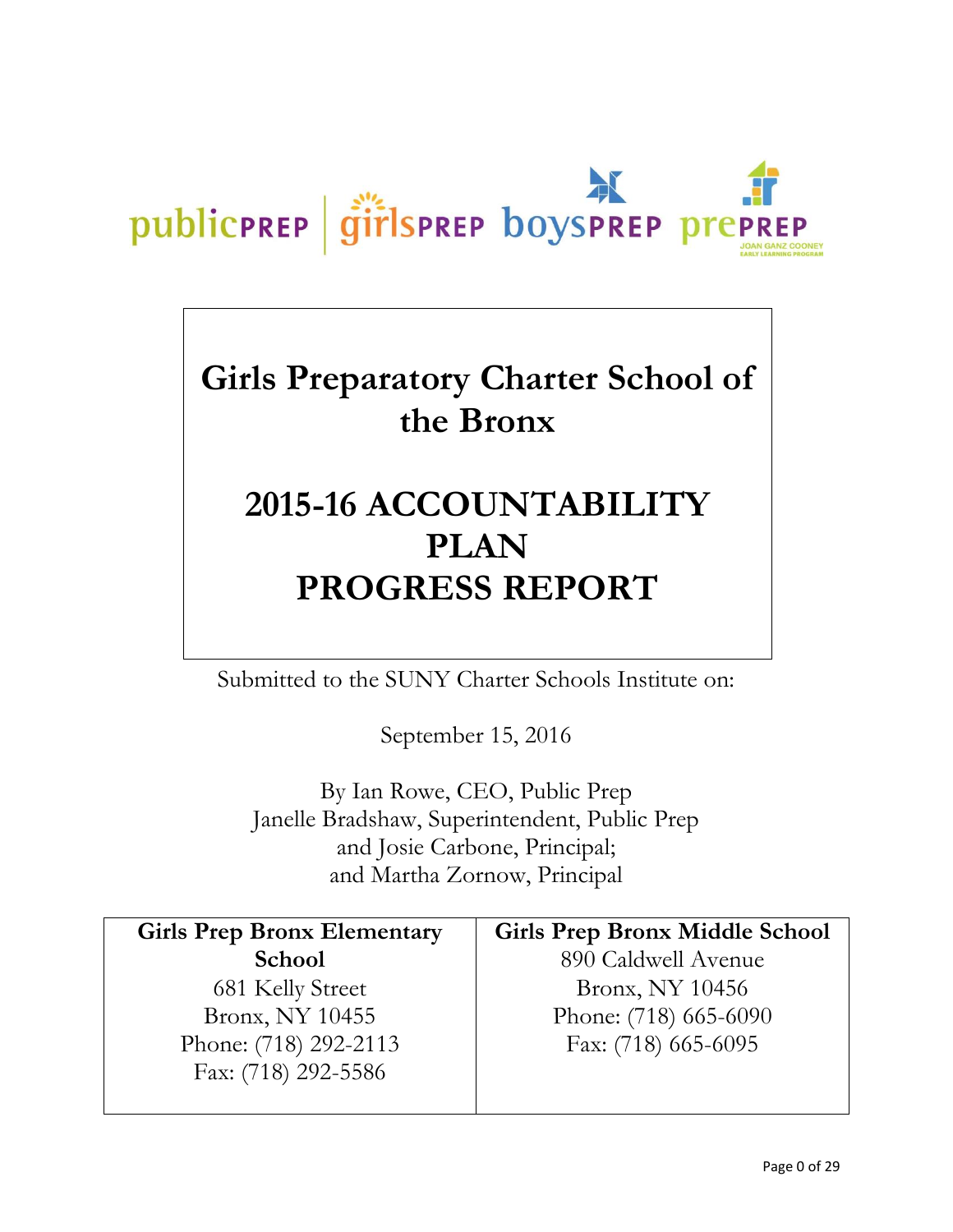Andrew Martin and Kasimeir Smith prepared the 2015-16 Accountability Plan Progress Report on behalf of Public Prep Academies' board of trustees:

| <b>Trustee Full Name</b> | <b>Board Affiliation</b>                                    |
|--------------------------|-------------------------------------------------------------|
| H. Melvin Ming           | <b>Public Preparatory Academies</b>                         |
| Laura Weil               | <b>Public Preparatory Academies</b>                         |
| Lauren Frank             | <b>Public Preparatory Academies</b>                         |
| Mary Claire Ryan         | <b>Public Preparatory Academies</b>                         |
| Nicole Kail Greene       | <b>Public Preparatory Academies</b>                         |
| Nicole Pullen Ross       | <b>Public Preparatory Academies</b>                         |
| R. Boykin Curry          | <b>Public Preparatory Academies</b>                         |
| Ramsey Lyons             | <b>Public Preparatory Academies</b>                         |
| Bryan Lawrence           | <b>Public Preparatory Network</b>                           |
| Dominique Schulte        | <b>Public Preparatory Network</b>                           |
| <b>Gregory Jones</b>     | <b>Public Preparatory Network</b>                           |
| Margery Mayer            | <b>Public Preparatory Network</b>                           |
| Mark Diker               | <b>Public Preparatory Network</b>                           |
| Philip O. Brandes        | <b>Public Preparatory Network</b>                           |
| <b>Eric Grannis</b>      | Public Preparatory Network and Public Preparatory Academies |
| Paul A. Vermylen, Jr.    | Public Preparatory Network and Public Preparatory Academies |

**Josie Carbone has served as the Principal of Girls Preparatory Charter School of the Bronx (grades K-5) since 2009.**

**Martha Zornow has served as the Principal of Girls Preparatory Charter School of the Bronx (grade 6-7) since 2014.**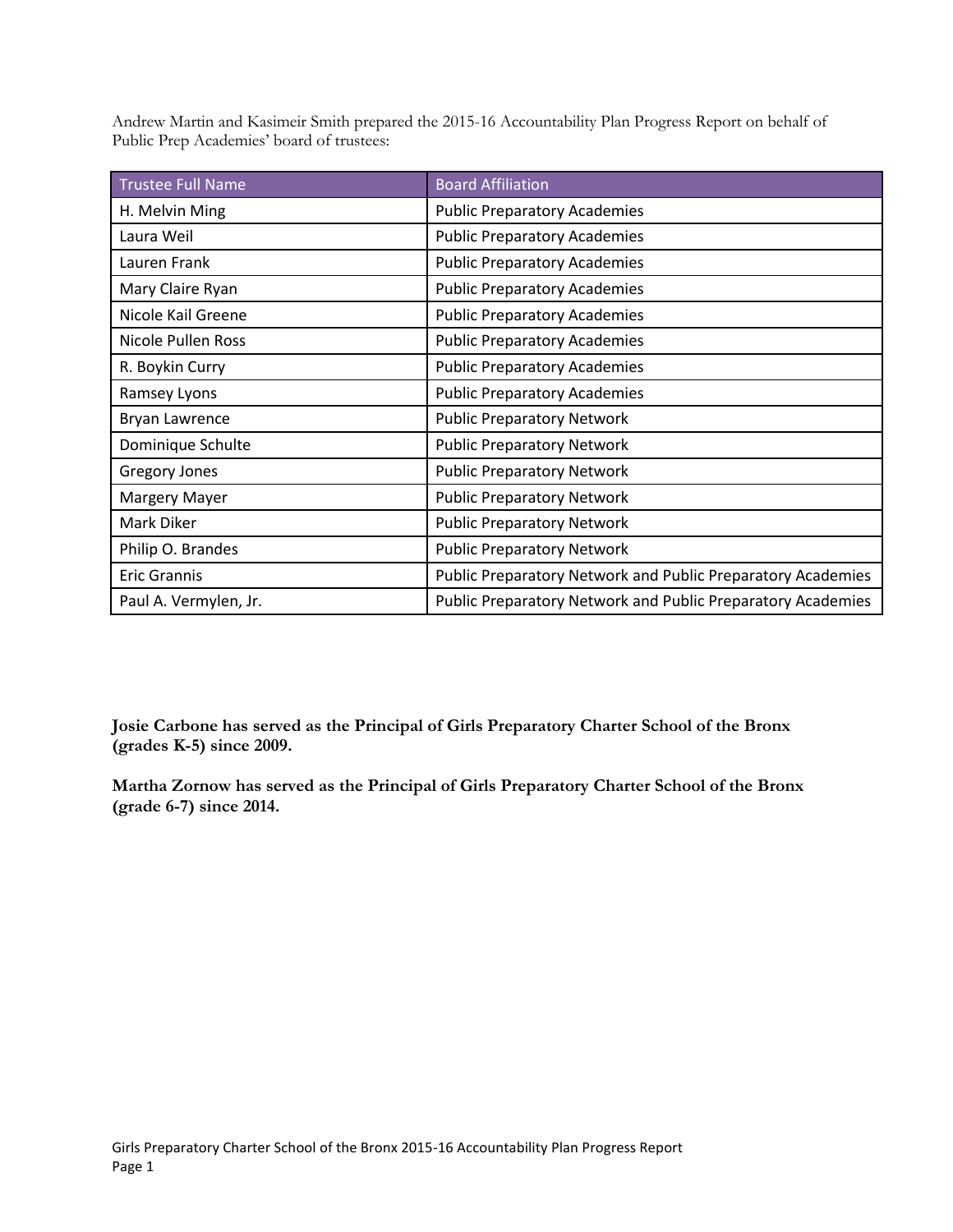# **INTRODUCTION**

Girls Prep Bronx Elementary School opened in 2009 and serves grades PreK-5. Girls Prep Bronx is part of the Public Prep Network. Public Prep is a nonprofit organization that develops high-quality Universal Pre-Kindergarten and single-sex elementary and middle public schools that pursue excellence through continuous learning and evidence-based instruction. Our model is designed to empower each student to build strong character, demonstrate critical thinking, possess a core body of knowledge and be on a predictive path to earn a degree from a four-year university.

Our model recognizes the significance of starting early in building the self-expectation in students that they will attend and complete college and of providing a strong foundation to help get them there. Our contentrich interdisciplinary curriculum ensures students obtain knowledge, skills, and vocabulary related to English Language Arts, mathematics, history, geography, science, foreign language, and the arts. Furthermore, our schools aim to develop our students' work habits and individual talents by integrating the visual arts, music, and athletics into our curriculum.

Everything we do is designed to ensure students are prepared to graduate into New York City's top performing independent, parochial, and public schools in order to ensure they continue along the path to college completion. To learn more about our High School Admissions process, click here.

Our core values are scholarship, merit, sisterhood and responsibility.

| School<br>Year | K  | 1  | 2  | 3  | 4  | 5  | $\sigma$ | 7   | 8 | 9 | 10 | 11 | 12 | Total |
|----------------|----|----|----|----|----|----|----------|-----|---|---|----|----|----|-------|
| 2010-11        | 64 | 65 | 71 |    |    |    |          |     |   |   |    |    |    | 202   |
| 2011-12        | 72 | 74 | 74 | 73 |    |    |          |     |   |   |    |    |    | 293   |
| 2012-13        | 72 | 73 | 75 | 74 | 73 |    |          |     |   |   |    |    |    | 367   |
| 2013-14        | 72 | 75 | 75 | 72 | 75 | 76 |          |     |   |   |    |    |    | 445   |
| 2014-2015      | 73 | 76 | 75 | 73 | 75 | 75 | 103      |     |   |   |    |    |    | 550   |
| 2015-2016      | 77 | 75 | 74 | 74 | 77 | 75 | 108      | 104 |   |   |    |    |    | 664   |

# **School Enrollment by Grade Level and School Year**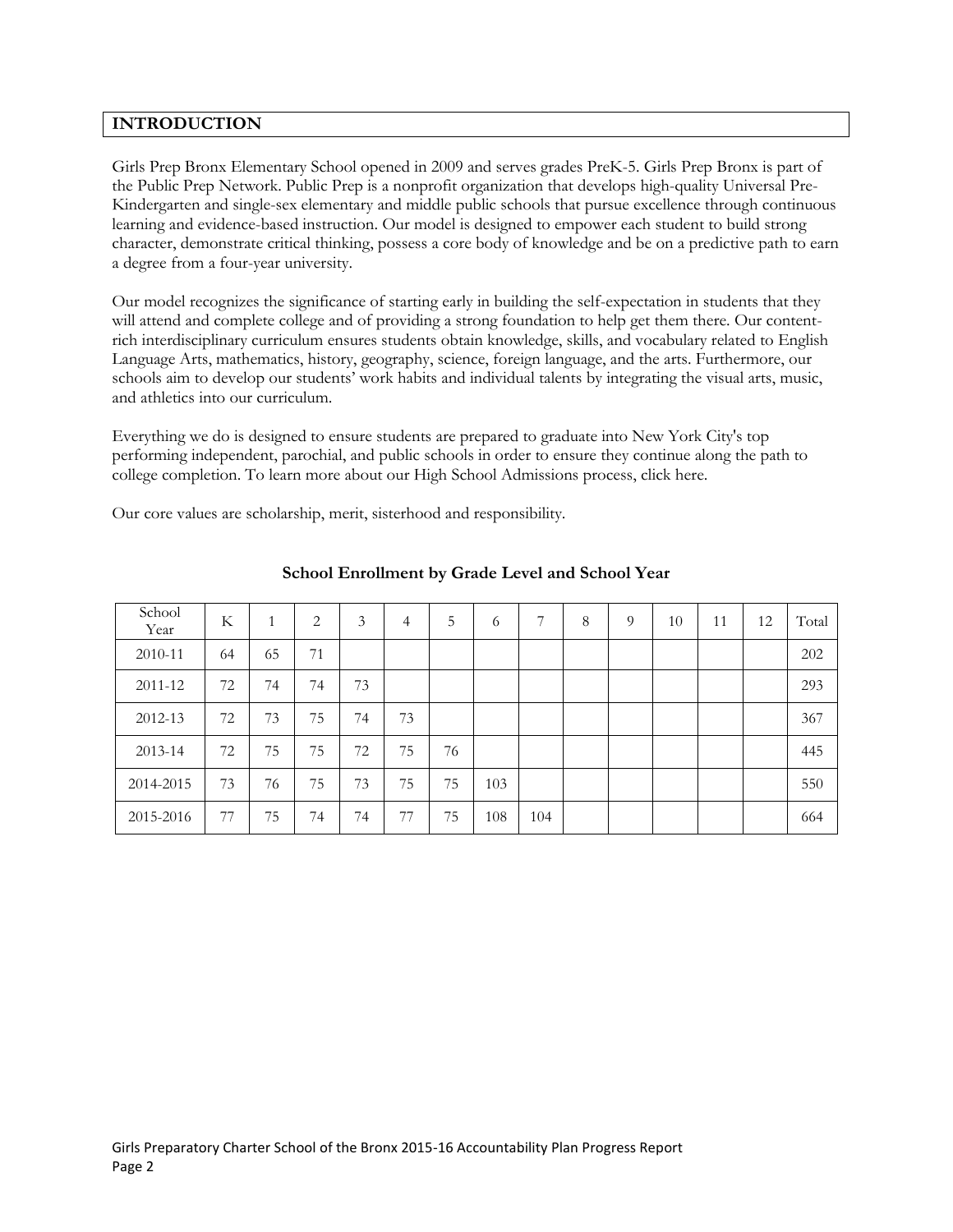# **ENGLISH LANGUAGE ARTS**

## **Goal 1: English Language Arts**

Students will become proficient readers of the English language.

#### **Background**

Girls Prep Bronx uses a balanced literacy approach in conjunction with the Common Core State Standards (CCSS) as a foundation for planning and instruction. Each integrated literacy block is approximately 110 minutes long and includes both reading and writing instruction, foundational skills and practice opportunities. Teachers use a lesson format that follows a guided release model – Warm-Up, Teach, Release, Independent Practice, Connect – so that students know what to expect and what is expected of them at each part of the lesson.

Girls Prep Bronx students gain the benefits of a workshop model by learning to communicate in a positive and collaborative climate, apply knowledge through meaningful communication about what they have read, self-monitor through independent reading goals, and practice and master skills and standards by incorporating teacher and student feedback.

Teachers are trained and expected to monitor literacy growth using Fountas & Pinnell Guided Reading Program and a writing diagnostics tied to the units of instruction. Teachers also use regular end of unit assessments in grades 2-5 and performance assessments in all grades, to monitor student performance and progress. These diagnostics are used to incorporate reading interventions that include READ 180, reading groups with learning specialists, and Learning Lab.

Girls Prep Bronx uses a variety of curricular resources in the teaching of literacy including the Really Great Reading Boost/B last/Blitz phonics program, DIBELs, and the Beebop series sets of leveled books. Units of study have been drawn from EngageNY, the Massachusetts Model Units, and units developed internally by high-performing peer schools.

While Girls Prep Bronx is committed to incorporating the programs that build strong foundations and embed higher order critical thinking, we also ensure rigor and high academic expectations through standardization and structure. For example, we have developed standardized practices for grading and evaluating student work as well as for small group instruction and Response to Intervention process and criteria. We also adopt standard best practices from our sister school Girls Prep Charter School of New York on an on-going basis.

#### **Goal 1: Absolute Measure**

Each year, 75 percent of all tested students enrolled in at least their second year will perform at proficiency on the New York State English language arts examination for grades 3-8.

# **Method**

The school administered the New York State Testing Program English language arts assessment to students in 3<sup>rd</sup> through 7<sup>th</sup> grade in April 2016. Each student's raw score has been converted to a gradespecific scaled score and a performance level.

The table below summarizes participation information for this year's test administration. The table indicates total enrollment and total number of students tested. It also provides a detailed breakdown of those students excluded from the exam. Note that this table includes all students according to grade level, even if they have not enrolled in at least their second year.

Girls Preparatory Charter School of the Bronx 2015-16 Accountability Plan Progress Report Page 3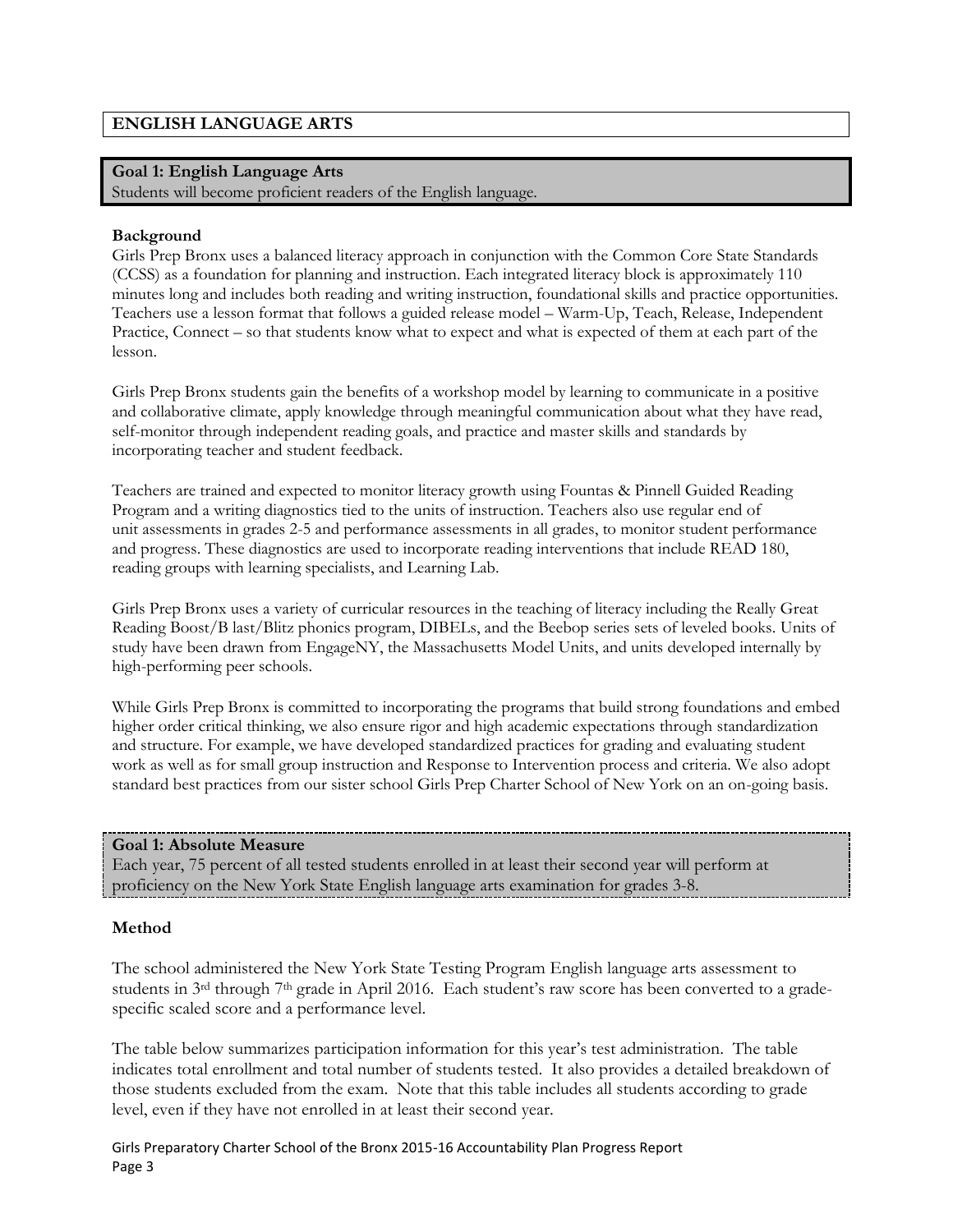| Grade | Total  |     | Not Tested |        |          |  |  |
|-------|--------|-----|------------|--------|----------|--|--|
|       | Tested | IEP | ELL        | Absent | Enrolled |  |  |
| 3     | 72     |     | $\Omega$   | 2      | 74       |  |  |
| 4     | 73     |     | $\Omega$   | 4      | 77       |  |  |
| 5     | 73     |     | 0          | 3      | 75       |  |  |
| 6     | 103    |     | 0          | 5      | 108      |  |  |
| 7     | 99     |     | $\Omega$   | 5      | 104      |  |  |
| 8     | N/A    | N/A | N/A        | N/A    | N/A      |  |  |
| All   | 420    |     |            | 19     | 438      |  |  |

# **2015-16 State English Language Arts Exam Number of Students Tested and Not Tested**

# **Results**

41% of Girls Prep Bronx students enrolled in at least their second year are proficient on the NYS English language arts examination.

|                |         | All Students | Enrolled in at least their Second<br>Year |        |  |
|----------------|---------|--------------|-------------------------------------------|--------|--|
| Grades         |         | Number       |                                           | Number |  |
|                | Percent | Tested       | Percent                                   | Tested |  |
| 3              | 32%     | 72           | 33%                                       | 67     |  |
| $\overline{4}$ | 59%     | 73           | 61%                                       | 71     |  |
| 5              | 27%     | 73           | 29%                                       | 68     |  |
| 6              | 30%     | 103          | 33%                                       | 63     |  |
| 7              | 44%     | 99           | 44%                                       | 97     |  |
| 8              | N/A     | N/A          | N/A                                       | N/A    |  |
| All            | 38%     | 420          | 41%                                       | 366    |  |

# **Performance on 2015-16 State English Language Arts Exam By All Students and Students Enrolled in At Least Their Second Year**

# **Evaluation**

Girls Prep Bronx did not meet the accountability measure of 75 percent of students enrolled in at least their second year achieving proficiency. However, as the data in the following sections demonstrates, Girls Prep Bronx students made growth, and also outperformed their host district. Accordingly, we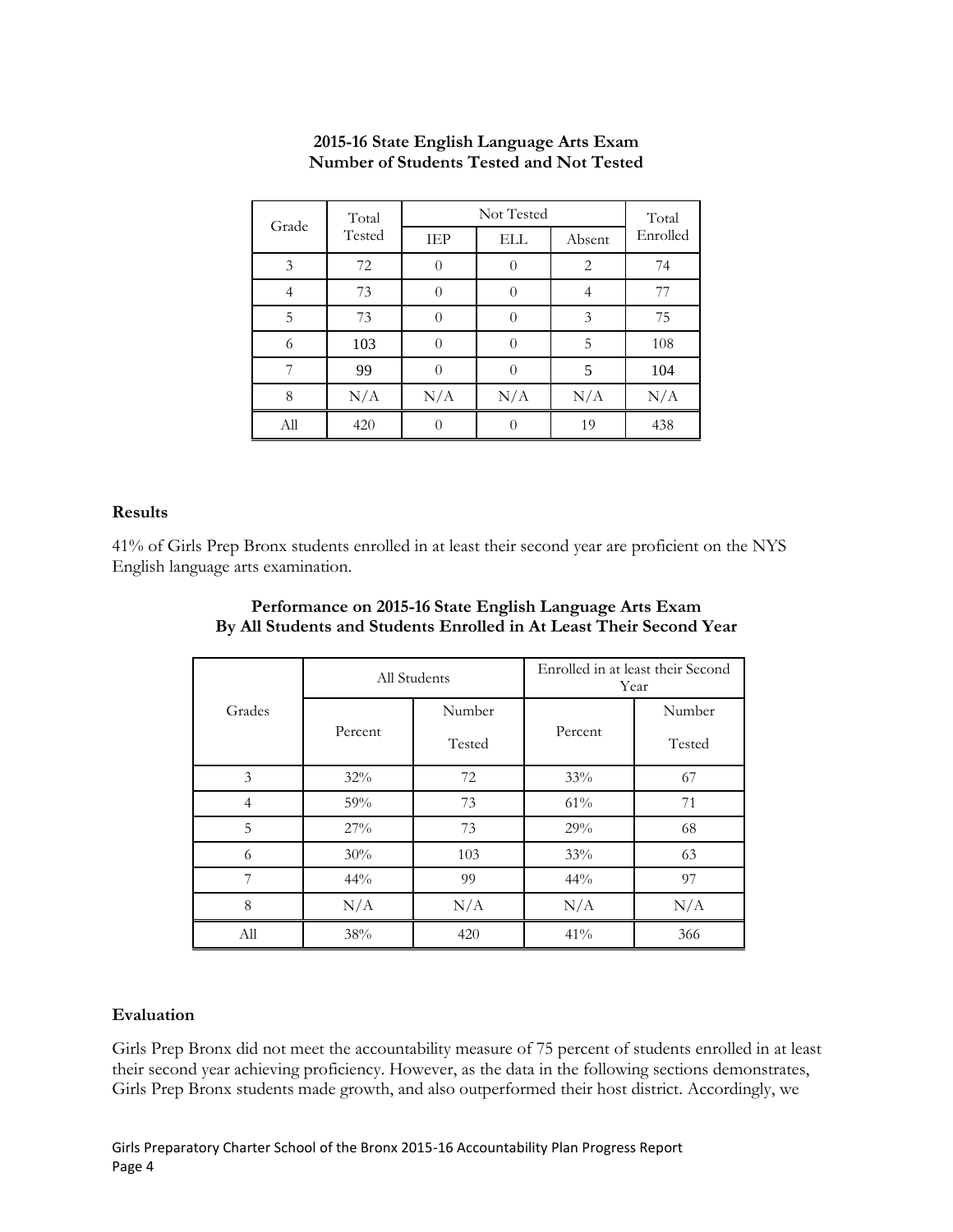believe the data indicates that Girls Prep is on a predictive path to meeting the goal of 75 percent proficiency in the future.

# **Additional Evidence**

The below table indicates that the percentage of students in at least their second year achieving proficiency increased by 10% from 2014-15 to 2015-16.

|                |             | Percent of Students Enrolled in At Least Their Second Year Achieving Proficiency |             |                  |         |                  |         |                  |  |  |
|----------------|-------------|----------------------------------------------------------------------------------|-------------|------------------|---------|------------------|---------|------------------|--|--|
| Grade          | $2012 - 13$ |                                                                                  | $2013 - 14$ |                  | 2014-15 |                  | 2015-16 |                  |  |  |
|                | Percent     | Number<br>Tested                                                                 | Percent     | Number<br>Tested | Percent | Number<br>Tested | Percent | Number<br>Tested |  |  |
| 3              | 29%         | 69                                                                               | 29%         | 70               | 38%     | 69               | 33%     | 67               |  |  |
| $\overline{4}$ | 24%         | 66                                                                               | 30%         | 63               | 26%     | 66               | 61%     | 71               |  |  |
| 5              | N/A         | N/A                                                                              | 33%         | 57               | 28%     | 72               | 29%     | 68               |  |  |
| 6              | N/A         | N/A                                                                              | N/A         | N/A              | 32%     | 66               | 33%     | 63               |  |  |
| 7              | N/A         | N/A                                                                              | N/A         | N/A              | N/A     | N/A              | $44\%$  | 97               |  |  |
| 8              | N/A         | N/A                                                                              | N/A         | N/A              | N/A     | N/A              | N/A     | N/A              |  |  |
| All            | 27%         | 135                                                                              | $31\%$      | 190              | 31%     | 273              | 41%     | 366              |  |  |

# **English Language Arts Performance by Grade Level and School Year**

# **Goal 1: Absolute Measure**

Each year, the school's aggregate Performance Level Index (PLI) on the State English language arts exam will meet the Annual Measurable Objective (AMO) set forth in the state's NCLB accountability system.

# **Method**

The federal No Child Left Behind law holds schools accountable for making annual yearly progress towards enabling all students to be proficient. As a result, the state sets an AMO each year to determine if schools are making satisfactory progress toward the goal of proficiency in the state's learning standards in English language arts. To achieve this measure, all tested students must have a Performance Level Index (PLI) value that equals or exceeds the 2015-16 English language arts AMO of 89. The PLI is calculated by adding the sum of the percent of all tested students at Levels 2 through 4 with the sum of the percent of all tested students at Levels 3 and 4. Thus, the highest possible PLI is 200.<sup>1</sup>

# **Results**

Girls Prep Bronx's performance index for English language arts was 114 in the 2015-16 school year. This exceeds the AMO of 89.

  $^1$  In contrast to SED's Performance Index, the PLI does not account for year-to-year growth toward proficiency.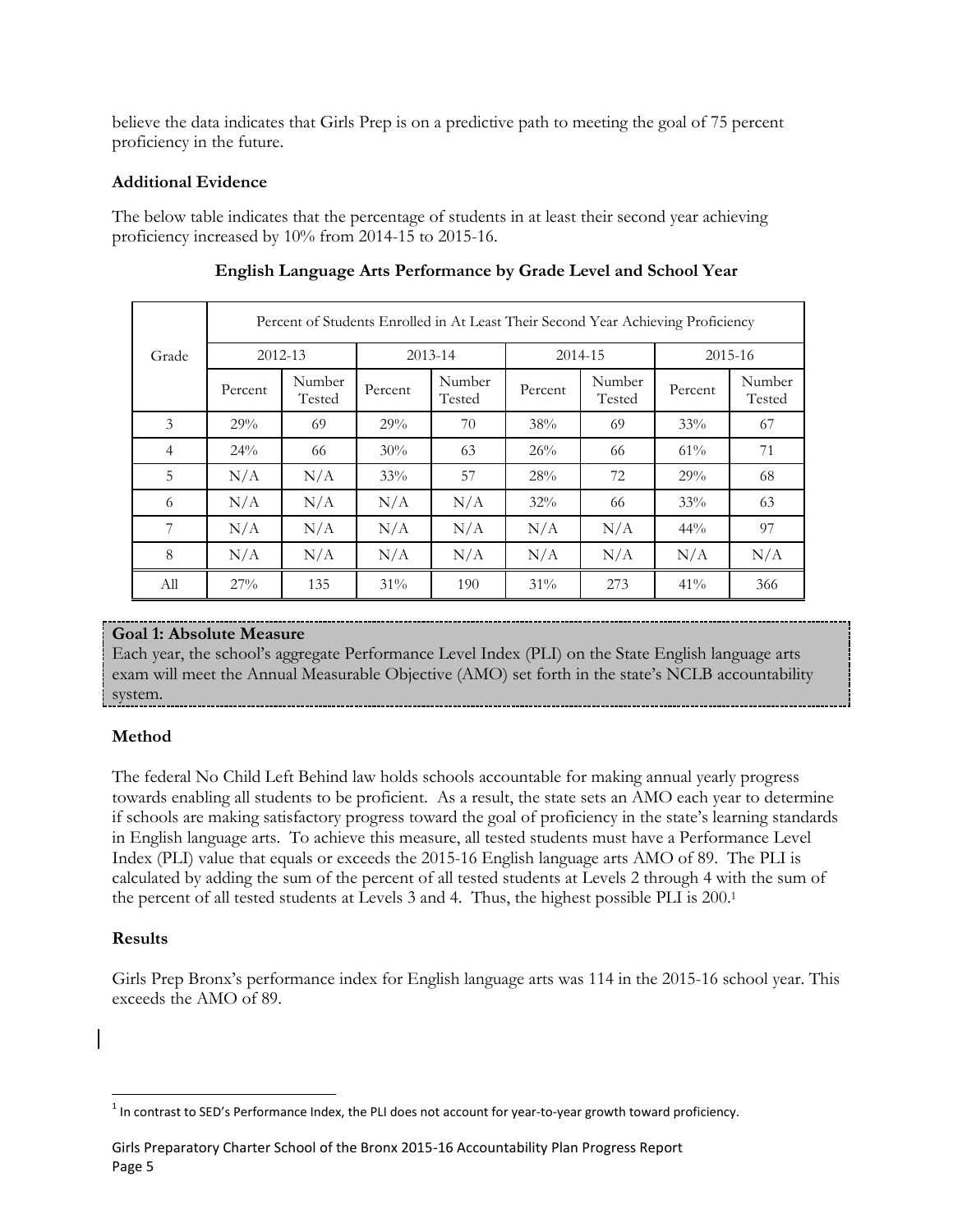| Number in | Percent of Students at Each Performance Level |                               |     |  |     |  |       |     |     |
|-----------|-----------------------------------------------|-------------------------------|-----|--|-----|--|-------|-----|-----|
| Cohort    | Level 1                                       | Level 2<br>Level 3<br>Level 4 |     |  |     |  |       |     |     |
| 438       | 19%                                           |                               | 40% |  | 28% |  | $9\%$ |     |     |
|           |                                               |                               |     |  |     |  |       |     |     |
|           | РI                                            | $=$                           | 40  |  | 28  |  |       |     |     |
|           |                                               |                               |     |  | 28  |  |       | $=$ | 37  |
|           |                                               |                               |     |  |     |  | PЫ    |     | 114 |

# **English Language Arts 2015-16 Performance Level Index (PLI)**

# **Evaluation**

Girls Prep Bronx exceeded the Annual Measurable Objective by 25 points in 2015-16.

# **Goal 1: Comparative Measure**

Each year, the percent of all tested students who are enrolled in at least their second year and performing at proficiency on the state English language arts exam will be greater than that of all students in the same tested grades in the local school district.

# **Method**

A school compares tested students enrolled in at least their second year to all tested students in the surrounding public school district. Comparisons are between the results for each grade in which the school had tested students in at least their second year at the school and the total result for all students at the corresponding grades in the school district. 2

# **Results**

Students enrolled in at least their second year at Girls Prep Bronx outperformed those in their host district, NYC Community District 8.

|                | Percent of Students at Proficiency |                                                             |                         |               |  |  |  |  |  |
|----------------|------------------------------------|-------------------------------------------------------------|-------------------------|---------------|--|--|--|--|--|
| Grade          |                                    | Charter School Students In At<br>Least 2 <sup>nd</sup> Year | All District 8 Students |               |  |  |  |  |  |
|                | Number Tested<br>Percent           |                                                             | Percent                 | Number Tested |  |  |  |  |  |
| 3              | $33\%$                             | 67                                                          | 28%                     | 2117          |  |  |  |  |  |
| $\overline{4}$ | 61%                                | 71                                                          | $31\%$                  | 2209          |  |  |  |  |  |
| 5              | 29%                                | 68                                                          | $24\%$                  | 2217          |  |  |  |  |  |
| 6              | 33%                                | 63                                                          | 20%                     | 1883          |  |  |  |  |  |
| 7              | $44\%$                             | 97                                                          | $24\%$                  | 2059          |  |  |  |  |  |
| 8              | N/A                                | N/A                                                         | N/A                     | N/A           |  |  |  |  |  |
| All            | 41%                                | 366                                                         | 26%                     | 10,485        |  |  |  |  |  |

# **2015-16 State English Language Arts Exam Charter School and District Performance by Grade Level**

Girls Preparatory Charter School of the Bronx 2015-16 Accountability Plan Progress Report Page 6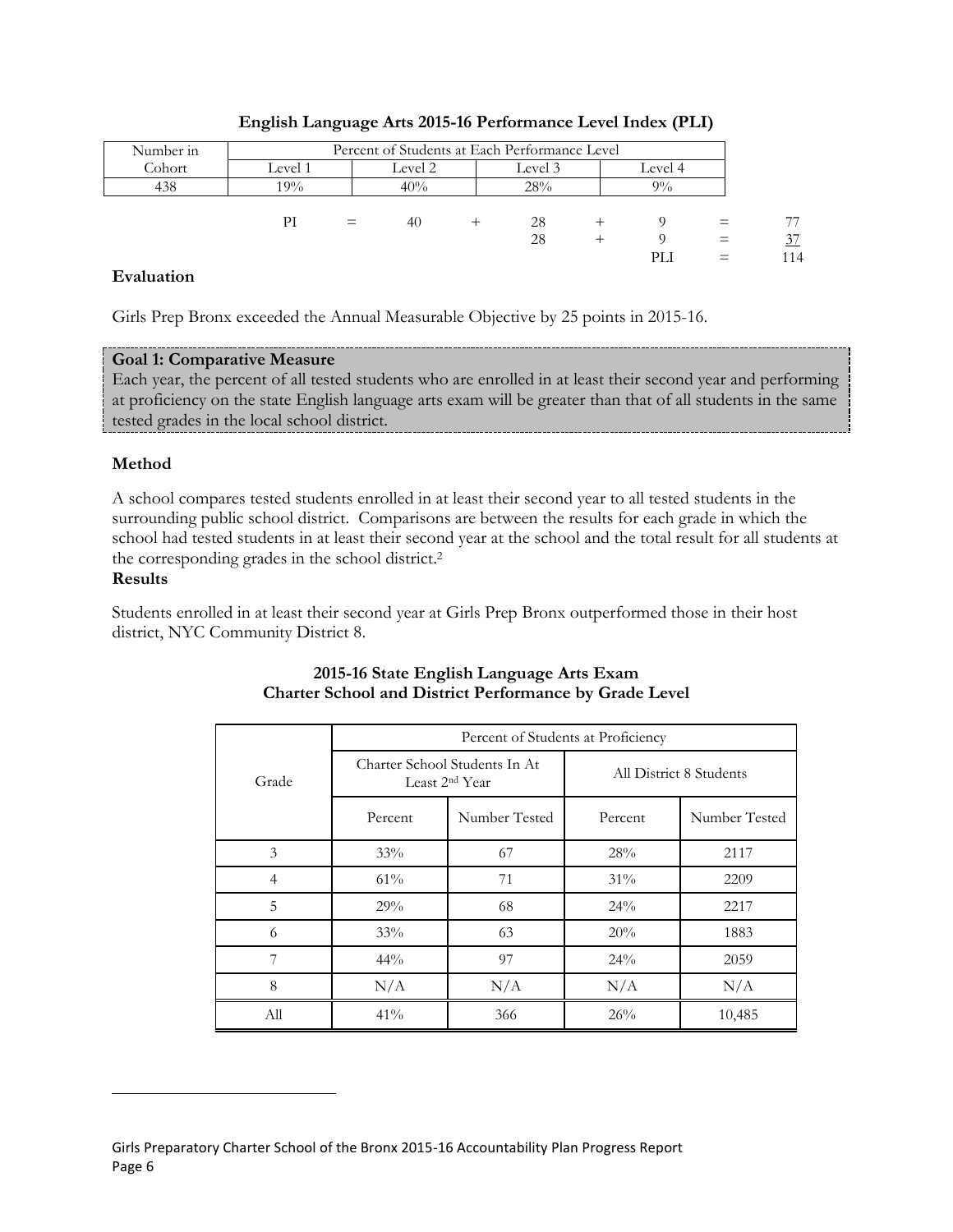# **Evaluation**

Girls Prep Bronx met the accountability measure requiring that the proportion of all students who are enrolled in at least their second year and performing at proficiency on the state English language arts exam be greater than that of all students in the same tested grades in the local school district.

# **Additional Evidence**

The below table demonstrates that Girls Prep Bronx students has outperformed the students of the school's host district, District 8, in each of the last 4 years.

|                |                        | Percent of Students Enrolled in at Least their Second Year Who Are at Proficiency Compared<br>to Local District Students |                               |            |                               |            |                               |            |  |  |
|----------------|------------------------|--------------------------------------------------------------------------------------------------------------------------|-------------------------------|------------|-------------------------------|------------|-------------------------------|------------|--|--|
| Grade          | 2012-13                |                                                                                                                          | 2013-14                       |            |                               | 2014-15    |                               | 2015-16    |  |  |
|                | Girls<br>Prep<br>Bronx | District 8                                                                                                               | Girls<br>Prep<br><b>Bronx</b> | District 8 | Girls<br>Prep<br><b>Bronx</b> | District 8 | Girls<br>Prep<br><b>Bronx</b> | District 8 |  |  |
| 3              | 29%                    | 18%                                                                                                                      | 29%                           | 20%        | 38%                           | 19%        | 33%                           | 28%        |  |  |
| $\overline{4}$ | $24\%$                 | 17%                                                                                                                      | $30\%$                        | 20%        | 26%                           | $21\%$     | 61%                           | $31\%$     |  |  |
| 5              | N/A                    | N/A                                                                                                                      | 33%                           | 18%        | 28%                           | 20%        | 29%                           | $24\%$     |  |  |
| 6              | N/A                    | N/A                                                                                                                      | N/A                           | N/A        | $32\%$                        | 19%        | 33%                           | 20%        |  |  |
| 7              | N/A                    | N/A                                                                                                                      | N/A                           | N/A        | N/A                           | N/A        | $44\%$                        | $24\%$     |  |  |
| 8              | N/A                    | N/A                                                                                                                      | N/A                           | N/A        | N/A                           | N/A        | N/A                           | N/A        |  |  |
| All            | 27%                    | 17%                                                                                                                      | $31\%$                        | 19%        | $31\%$                        | 20%        | 41%                           | 26%        |  |  |

# **English Language Arts Performance of Charter School and Local District by Grade Level and School Year**

# **Goal 1: Comparative Measure**

Each year, the school will exceed its predicted level of performance on the state English language arts exam by an Effect Size of 0.3 or above (performing higher than expected to a small degree) according to a regression analysis controlling for students eligible for economically disadvantaged students among all public schools in New York State.<sup>3</sup>

# **Method**

The Charter Schools Institute conducts a Comparative Performance Analysis, which compares the school's performance to demographically similar public schools state-wide. The Institute uses a regression analysis to control for the percentage of economically disadvantaged students among all public schools in New York State. The Institute compares the school's actual performance to the predicted performance of public schools with a similar economically disadvantaged percentage. The

<sup>3</sup> The Institute will continue using *economically disadvantaged* instead of *eligibility for free lunch* as the demographic variable in 2013-14. Schools should report previous year's results using reported free-lunch statistics.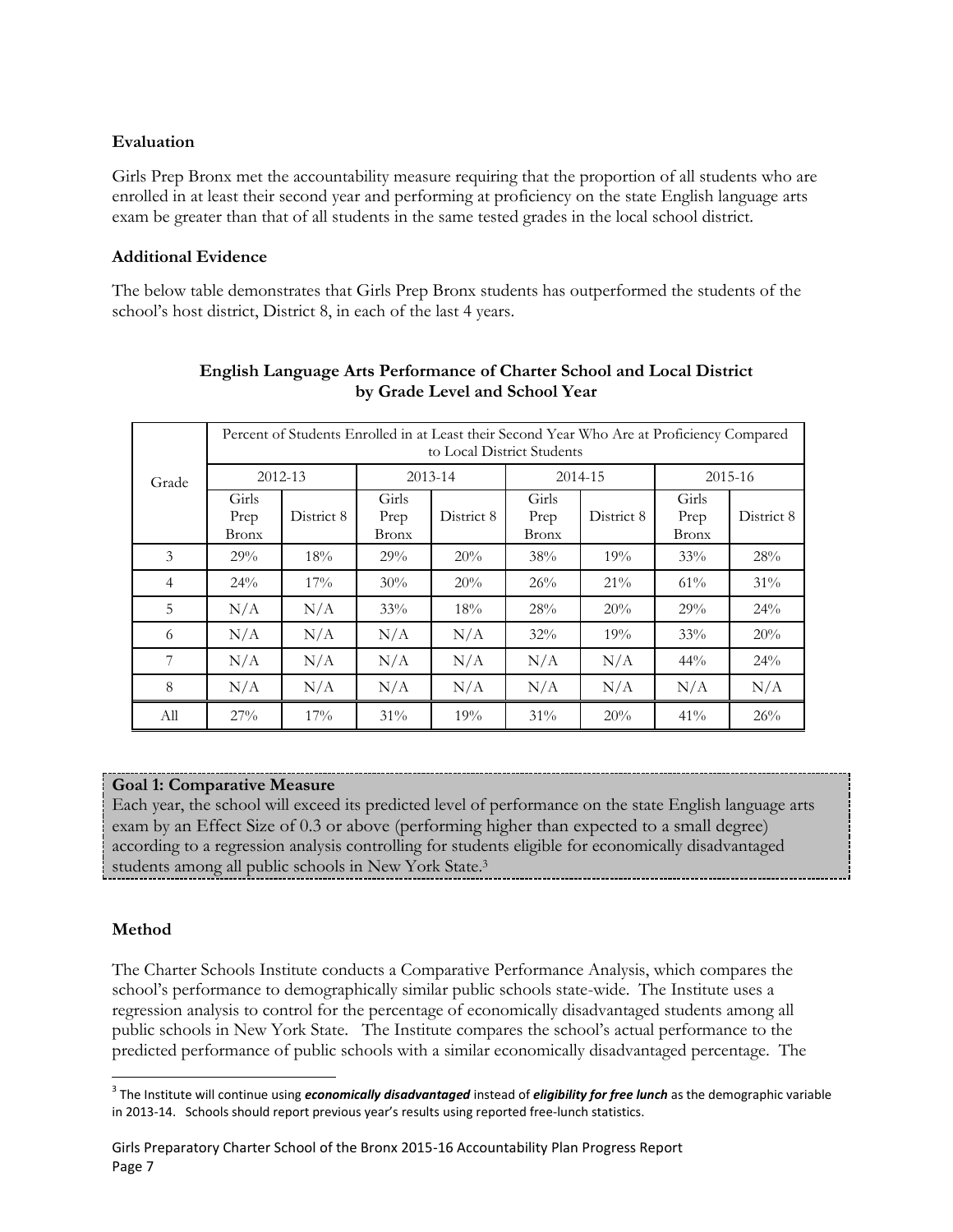difference between the schools' actual and predicted performance, relative to other schools with similar economically disadvantaged statistics, produces an Effect Size. An Effect Size of 0.3 or performing higher than expected to a small degree is the requirement for achieving this measure.

Given the timing of the state's release of economically disadvantaged data and the demands of the data analysis, the 2015-16 analysis is not yet available. This report contains 2014-15 results, the most recent Comparative Performance Analysis available.

# **Results**

In 2014-15, Girls Prep Bronx's aggregate effect size in English language arts was 0.77.

| Grade | <b>Percent of</b><br><b>Economically</b><br><b>Disadvantaged</b> | Number of<br><b>Students</b> | <b>Percent of Students</b><br>at Proficiency |      | <b>Difference</b><br>between Actual | <b>Effect Size</b> |  |
|-------|------------------------------------------------------------------|------------------------------|----------------------------------------------|------|-------------------------------------|--------------------|--|
|       | <b>Students</b>                                                  | <b>Tested</b>                | <b>Predicted</b><br><b>Actual</b>            |      | and Predicted                       |                    |  |
|       | 89.5                                                             | 73                           | 36                                           | 18.8 | 17.2                                | 1.3                |  |
|       | 80.8                                                             | 74                           | 23                                           | 21.6 | 1.4                                 | 0.11               |  |
|       | 90.9                                                             | 75                           | 28                                           | 14.6 | 13.4                                | 1.13               |  |
|       | 79.0                                                             | 103                          | 29                                           | 19.9 | 9.1                                 | 0.60               |  |
|       |                                                                  |                              |                                              |      |                                     |                    |  |
|       |                                                                  |                              |                                              |      |                                     |                    |  |
| All   | 84.5                                                             | 325                          | 29                                           | 18.8 | 10.2                                | 0.77               |  |

# **2014-15 English Language Arts Comparative Performance by Grade Level**

| <b>School's Overall Comparative Performance:</b> |
|--------------------------------------------------|
| Higher than expected to a meaningful degree      |

# **Evaluation**

In 2014-15, Girls Prep met this accountability plan goal. Girls Prep's effect size is not yet available for 2015-16, the year relevant to this analysis.

# **Additional Evidence**

Girls Prep Bronx's effect size improved between 2013-14 and 2014-15. Our improvements to curriculum, instruction, and data use make us confident that we will continue to produce strong results in the future.

| School<br>Year | Grades | Percent<br>Eligible for<br>Free Lunch | Number<br>Tested | Actual | Predicted | Effect<br>Size |
|----------------|--------|---------------------------------------|------------------|--------|-----------|----------------|
| 2010-11        | N/A    | N/A                                   | N/A              | N/A    | N/A       | N/A            |
| 2011-12        | $K-3$  | 73.7                                  | 72               | 30.6   | 42.3      | $-0.73$        |
| 2012-13        | $K-4$  | 90.0                                  | 147              | 23.3   | 17.6      | 0.47           |
| 2013-14        | $K-5$  | 84.5                                  | 222              | 30.0   | 20.9      | 0.69           |
| 2014-15        | K-6    | 84.5                                  | 325              | 29     | 18.8      | 0.77           |

# **English Language Arts Comparative Performance by School Year**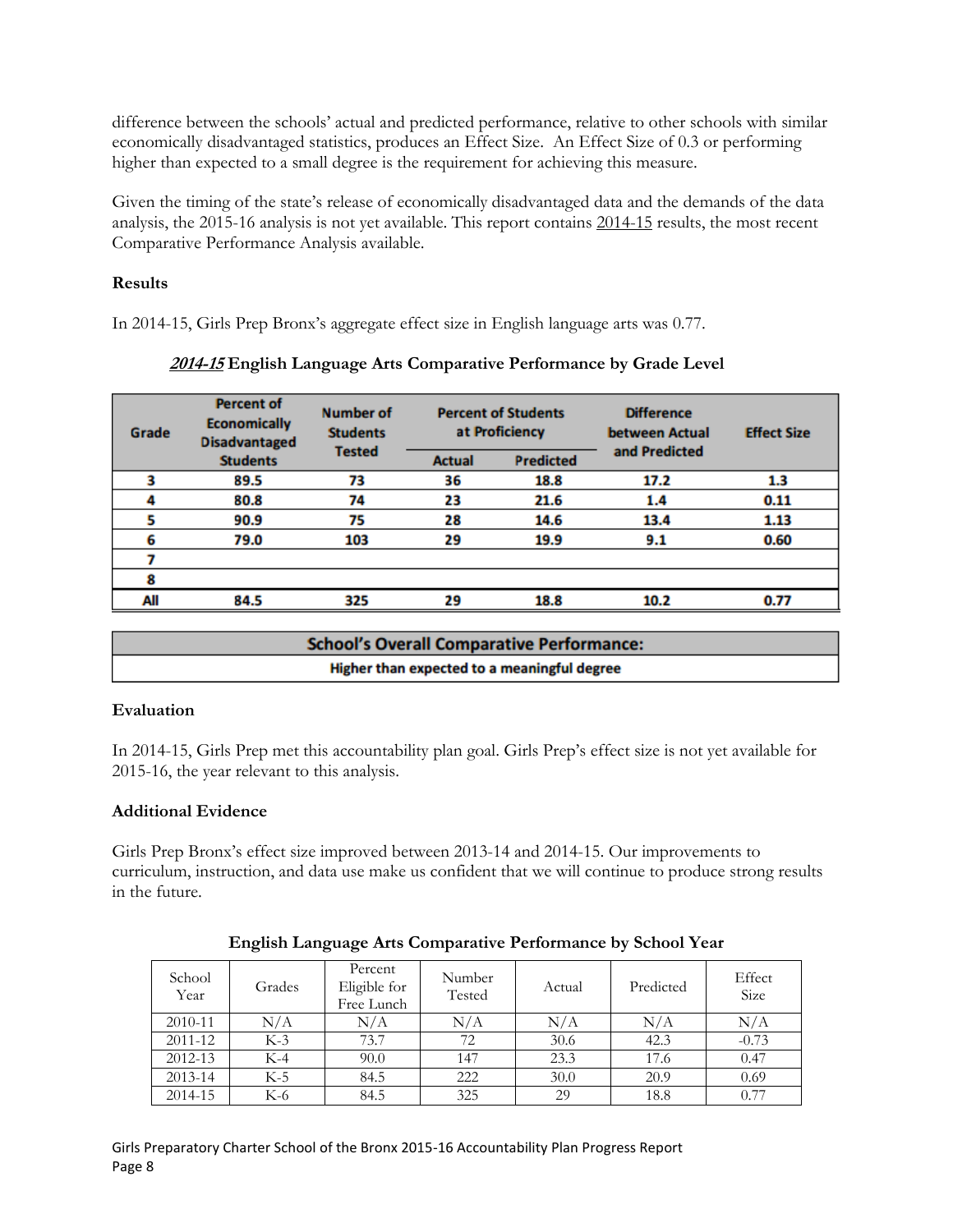#### **Goal 1: Growth Measure<sup>4</sup>**

Each year, under the state's Growth Model, the school's mean unadjusted growth percentile in English language arts for all tested students in grades 4-8 will be above the state's unadjusted median growth percentile.

# **Method**

This measure examines the change in performance of the same group of students from one year to the next and the progress they are making in comparison to other students with the same score in the previous year. The analysis only includes students who took the state exam in 2015-16 and also have a state exam score from 2014-15 including students who were retained in the same grade. Students with the same 2014-15 score are ranked by their 2015-16 score and assigned a percentile based on their relative growth in performance (student growth percentile). Students' growth percentiles are aggregated school-wide to yield a school's mean growth percentile. In order for a school to perform above the statewide median, it must have a mean growth percentile greater than 50.

#### **Results**

In 2015-16, Girls Prep Bronx's mean unadjusted growth percentile was 52. This is higher than the state's unadjusted median growth percentile of 50.0

|       | <b>Mean Growth Percentile</b> |           |  |  |  |
|-------|-------------------------------|-----------|--|--|--|
| Grade | School                        | Statewide |  |  |  |
|       |                               | Median    |  |  |  |
|       | 59                            | 50.0      |  |  |  |
| 5     | 50                            | 50.0      |  |  |  |
| 6     | 46                            | 50.0      |  |  |  |
|       | 55                            | 50.0      |  |  |  |
| 8     | N/A                           | 50.0      |  |  |  |
|       | 52                            | 50.0      |  |  |  |

# **2015-16 English Language Arts Mean Growth Percentile by Grade Level**

#### **Evaluation**

In 2015-16, Girls Prep Bronx met this accountability plan goal.

Girls Preparatory Charter School of the Bronx 2015-16 Accountability Plan Progress Report Page 9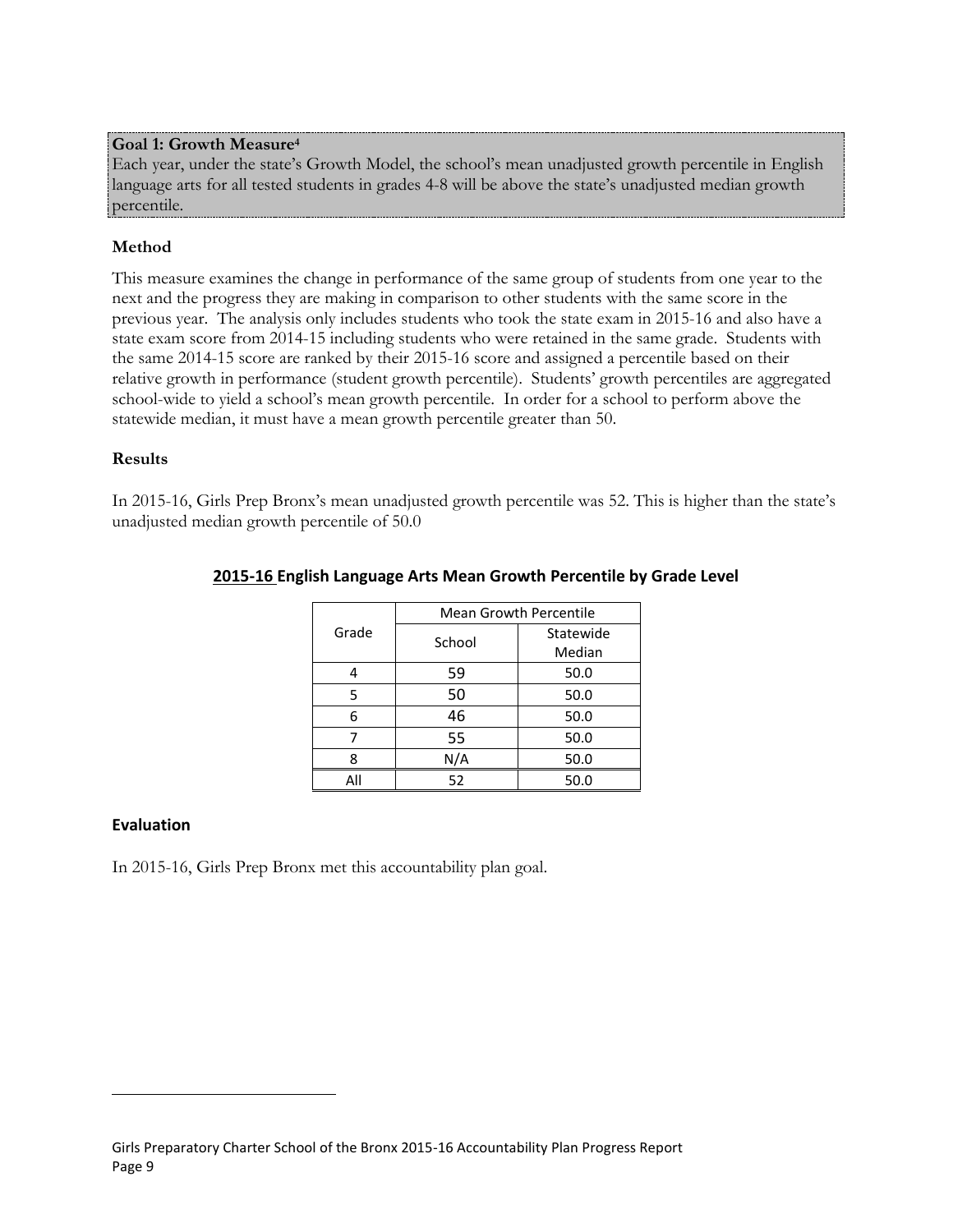|       | <b>Mean Growth Percentile</b> |         |         |      |  |  |  |
|-------|-------------------------------|---------|---------|------|--|--|--|
| Grade | 2013-13                       | 2014-15 | 2015-16 |      |  |  |  |
| 4     |                               | 40.5    | 59      | 50.0 |  |  |  |
| 5     |                               | 54      | 50      | 50.0 |  |  |  |
| 6     |                               | 58      | 46      | 50.0 |  |  |  |
|       |                               | N/A     | 55      | 50.0 |  |  |  |
| 8     |                               | N/A     | N/A     | 50.0 |  |  |  |
| All   |                               | 51      | 52      | 50.0 |  |  |  |

# **English Language Arts Mean Growth Percentile by Grade Level and School Year**

# **Summary of the English Language Arts Goal**

We are committed to providing the resources needed for our students to become proficient readers of the English language. Girls Prep Bronx is committed to a culture of continuous improvement where student achievement and success has no limit.

In 2015-16, Girls Prep Bronx achieved 4 out of the 5 possible measures for evaluation. Below we have outlined an action plan to implement in the coming year. This plan includes programs and processes that have proven to be successful and new strategies that address our observable gaps.

Like the overwhelming majority of charter schools in New York City, Girls Prep did not meet the goal of 75 percent proficiency in 2015-16. However, our outstanding growth data gives us confidence that we are on a predictive path to attaining that goal in the future.

| Type        | <b>Measure</b>                                                                                                                                                                                                                                                                                                                                                                             | <b>Outcome</b>         |
|-------------|--------------------------------------------------------------------------------------------------------------------------------------------------------------------------------------------------------------------------------------------------------------------------------------------------------------------------------------------------------------------------------------------|------------------------|
| Absolute    | Each year, 75 percent of all tested students who are enrolled in at least their<br>second year will perform at proficiency on the New York State English<br>language arts exam for grades 3-8.                                                                                                                                                                                             | <b>Did Not Achieve</b> |
| Absolute    | Each year, the school's aggregate Performance Level Index (PLI) on the state<br>English language arts exam will meet that year's Annual Measurable Objective<br>(AMO) set forth in the state's NCLB accountability system.                                                                                                                                                                 | Achieved               |
| Comparative | Each year, the percent of all tested students who are enrolled in at least their<br>second year and performing at proficiency on the state English language arts<br>exam will be greater than that of students in the same tested grades in the local<br>school district.                                                                                                                  | Achieved               |
| Comparative | Each year, the school will exceed its predicted level of performance on the state<br>English language arts exam by an Effect Size of 0.3 or above (performing<br>higher than expected to a small degree) according to a regression analysis<br>controlling for economically disadvantaged students among all public schools<br>in New York State. (Using 2012-13 school district results.) | Achieved               |
| Growth      | Each year, under the state's Growth Model the school's mean unadjusted<br>growth percentile in English language arts for all tested students in grades 4-8<br>will be above the state's unadjusted median growth percentile.                                                                                                                                                               | Achieved               |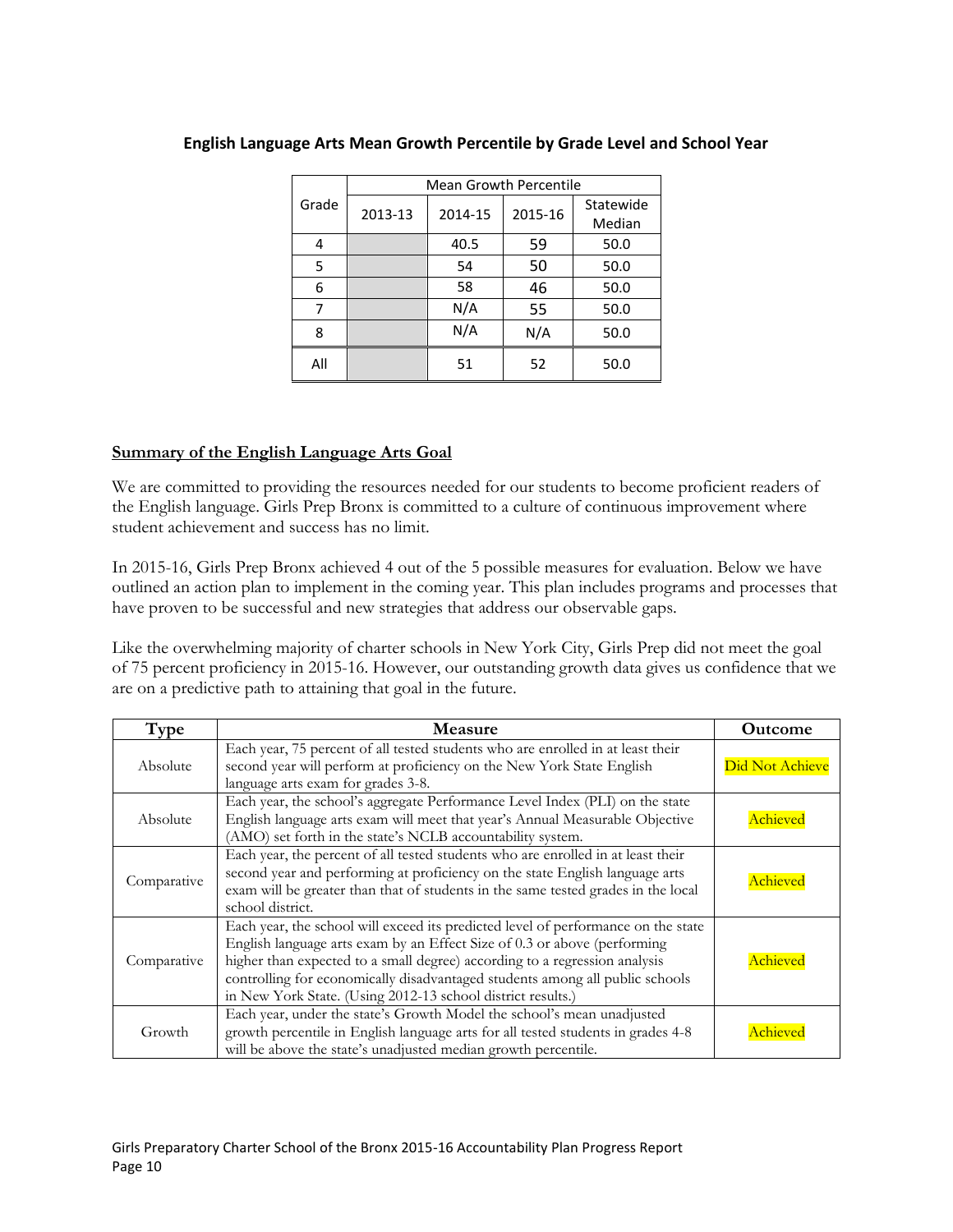# **Action Plan**

#### **Curriculum**

During the charter period, Girls Prep faculty worked diligently with peer faculty across the Public Prep Network to improve the quality and consistency of the ELA curriculum. The K-8 curriculum was constructed through a combination of upgrading the strongest of the units that were already in use, and bringing in high quality external units from Success Academy, Expeditionary Learning and other schools with a strong track record of academic excellence. The end of the 2015-16 year concluded the first year of the curriculum rollout, and we had the opportunity to reflect on the implementation and expectations of our students in comparison to the new units, lessons, and assessments. At the close of the year, teams of teachers from across the network were provided stipends to review and upgrade the ELA units, focusing on improving the quality of assessments and collecting strong model student work that help teachers articulate success criteria. As a result, in 2016-17 teachers across the network will be implementing a common, standards-aligned ELA curriculum that is coherent PreK-8, and that contains rich, rigorous texts representing a diverse body of knowledge. Each unit provides common components, including the ability to choose among a variety of rigorous texts, aligned assessments, clear enduring understandings, interdisciplinary connections, and detailed lesson guides for teachers to use, amend, or build upon. All standards, skills, scope and sequence, and end-of-unit assessments are shared in common across Public Prep schools, allowing schools to share instructional techniques and benchmark progress against their peers.

#### **Instruction**

The second key lever to drive academic improvement is to continue to refine our coaching and observation processes. As the level of expectations of our students has increased, we have identified that our expectations for adult learning must also increase, and are providing additional levels of support and professional development opportunities to ensure successful and impactful instructional delivery. This year, Girls Prep's full-time instructional leaders include an ELA coach, a Director of Curriculum and Assessment at each campus, and our principals, who are our primary instructional leaders. All of these individuals will regularly observe teachers and provide instructional feedback. Grade team leaders will also conduct informal observations and peer observations. All observations will utilize the Danielson framework as our model of excellent teaching.

Girls Prep has invested in the TeachBoost platform to improve the quality of observation, coaching and evaluation. All teachers will receive a minimum of 15 short and 5 long classroom observations from their coach, which is the average reported by top-quartile schools on TNTP's Insight survey. Our coaching and observation program will also be supported through our partnership with TNTP. From the research literature on school improvement, we know that strong coaching and feedback is one of the highest-leverage strategies that a principal has to improve student achievement. A TNTP Principal Coach from the NY Charters PLUS program will rotate through our campuses to observe teacher coaching in action, helping us improve and monitor the quality of our instructional coaching efforts. TNTP will also organize Excellent School Visits to ensure our school leaders see best practice.

#### **Data & Assessment**

Girls Prep teachers and instructional leaders routinely collect and analyze a wide variety of qualitative and quantitative data in order to improve curriculum and instruction. Students are assessed using curricularaligned, performance-based assessments as measures of absolute performance. These rigorous

Girls Preparatory Charter School of the Bronx 2015-16 Accountability Plan Progress Report Page 11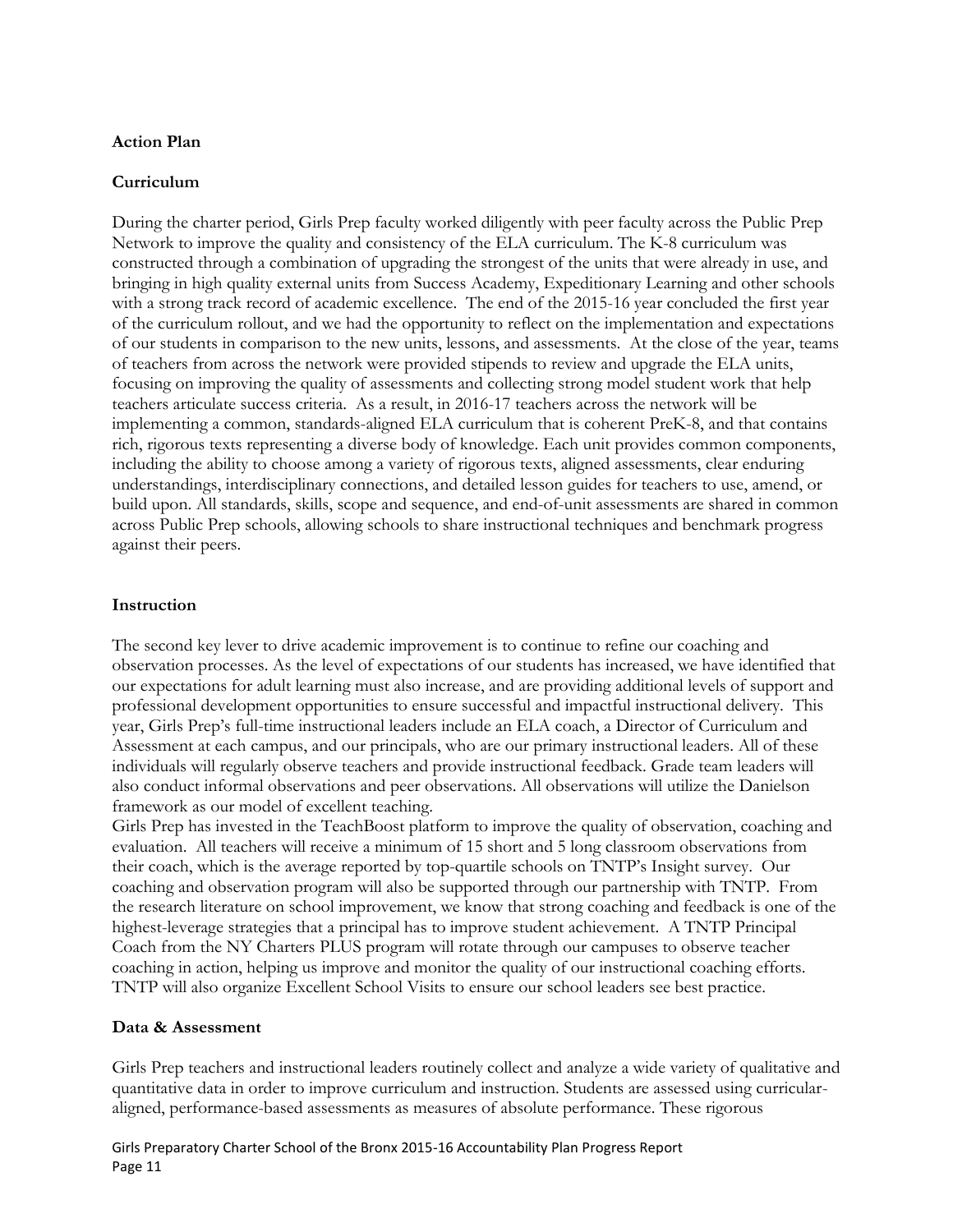assessments require synthesis and high-level application of knowledge from all subject areas. Student growth is measured using the NWEA MAP assessment. Throughout the year, students take interim assessments aligned with our scope and sequence in mathematics and in English Language Arts.

# **Leadership**

To better support the Instruction, Curriculum and Assessment, Public Prep made important changes to strengthen the organization's central leadership team. To improve the support and supervision of principals, Public Prep unbundled some of the responsibilities of the CEO, putting day-to-day operations in the hands of the network's founding Superintendent, Janelle Bradshaw. Janelle is a native New Yorker, who grew up between the Bronx and Mount Vernon, and is a proud graduate of a singlesex education at Smith College. She is an extraordinary educator with sixteen years of experience in the field of urban education as a successful Teacher, Assistant Principal, Principal, District Administrator serving as the Director of Instructional Equity, and most recently as a Leadership Coach to network leaders and three of our Public Prep Principals. As Janelle shared during the interview process, she is "excited to return home to make an impact and provide young girls and boys with the chance to be educated in a network which values high standards and academic performance with a balance of the arts, grit, character development and joy." In her role as Founding Superintendent, Janelle will leverage her own experience to motivate, support, supervise and lead a dynamic group of strong and intelligent school leaders and network academic team.

Along with the hiring of Janelle Bradshaw in the pivotal role of Superintendent, Public Prep took additional steps to bolster the leadership of the network academic team. Josie Carbone, founding Principal of Girls Prep Bronx Elementary, was promoted to the role of Chief Learning Officer. She will provide coaching to Principals and school-based leadership teams and oversee network-wide professional development and curriculum support. The Chief Learning Officer is broadly responsible with adult learning and development across the network. Josie will ensure that there is a vision for how all of our school leaders, instructional faculty, student support teams et al will have a "scope and sequence" around their own professional development and growth. Andrew Martin, an experienced classroom teacher and data scientist with extensive expertise architecting, implementing, and using data to improve school performance, has been hired as Chief Data and Technology Officer. In Andrew's nine-year tenure at KIPP New Jersey, he helped that network grow from three to ten schools and developed considerable experience leading school evaluation teams, designing performance metrics, and communicating school performance data to diverse audiences. Andrew also has five years of classroom teaching experience, both in elementary school in the Bronx as a TFA corps member and as a founding History teacher at KIPP's high school in New Jersey.

At the Bronx Elementary Campus, Sharon Stevens is taking over as Principal, succeeding Josie Carbone, who was promoted to Chief Learning Officer for the network. Sharonwas selected after a comprehensive recruitment and selection process in which more than forty individuals applied for the role of principal. Sharon is a self-described "zealous advocate for children," who has worked in New York City as a teacher, Special Education coordinator, academic intervention specialist for 13 K-12 schools and literacy coach. Her experiences include work in both special education and ESL settings. In her spare time, Sharon serves as both an instructor and coach for aspiring leaders at Columbia University's Summer Principals Academy. Sharon is currently the Principal of an innovative Middle School in Brooklyn, which she designed and founded in 2012 to focus on Science, Technology, Engineering, Mathematics, and Environmental Education (STEME). A veteran of traditional public schools, Sharon is looking forward to leading a public charter school, which will give her much greater ability to develop her staff, and provide greater support and accountability to achieve exceptional student outcomes. Sharon has an Advanced Masters in Education Leadership from Columbia University,

Girls Preparatory Charter School of the Bronx 2015-16 Accountability Plan Progress Report Page 12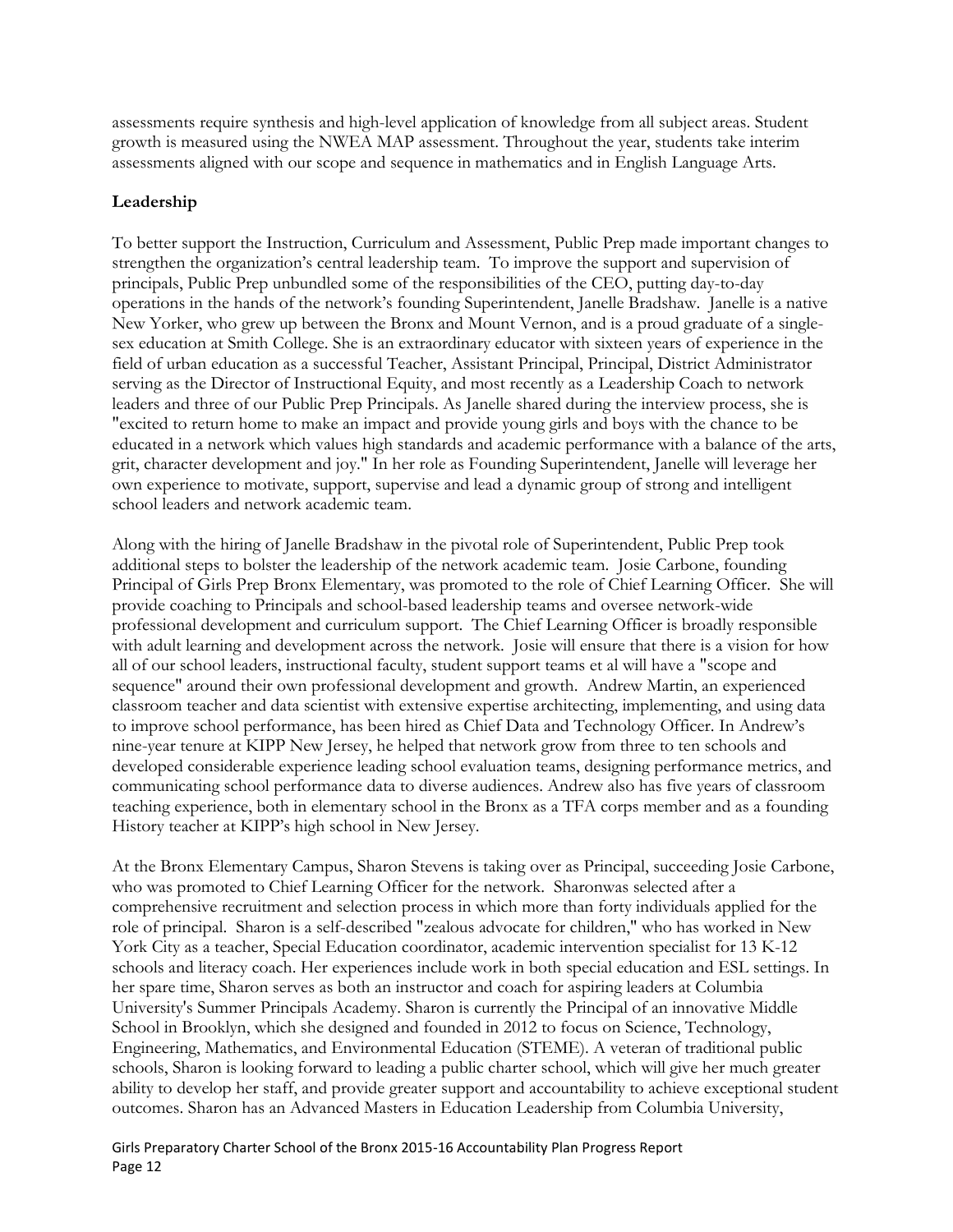Teachers College, a Master of Science in Education, Teaching Urban Adolescents with Disabilities from Long Island University and a Bachelor of Arts from the College of New Rochelle.

At the Bronx Middle campus we are deepening our pool of leaders with an eye toward future growth and transitions. Michael Farkosh was selected as the 2016-17 Middle School Resident Principal, while continuing to serve in his role as Founding Director of Curriculum and Assessment at Girls Prep Bronx Middle School. Michael is a dynamic leader and coach with a decade of experience, first teaching English as a Teach For America corps member at a public high school in Phoenix before returning to NYC to teach at two public charter schools. In 2011, Michael joined Girls Prep Lower East Side Middle School as the Founding 7th Grade English Teacher and Humanities Chair, and in 2014 became the Founding Director of Curriculum and Assessment at Girls Prep Bronx Middle School. Michael has a clear vision of excellent instruction and ensures our scholars and faculty are deeply engaged in their own learning. Michael earned his Bachelor of Arts in Political Science from Arizona State University, a Master's degree in Secondary Education, and is getting his Masters of Education in Lehigh University's Educational Leadership program.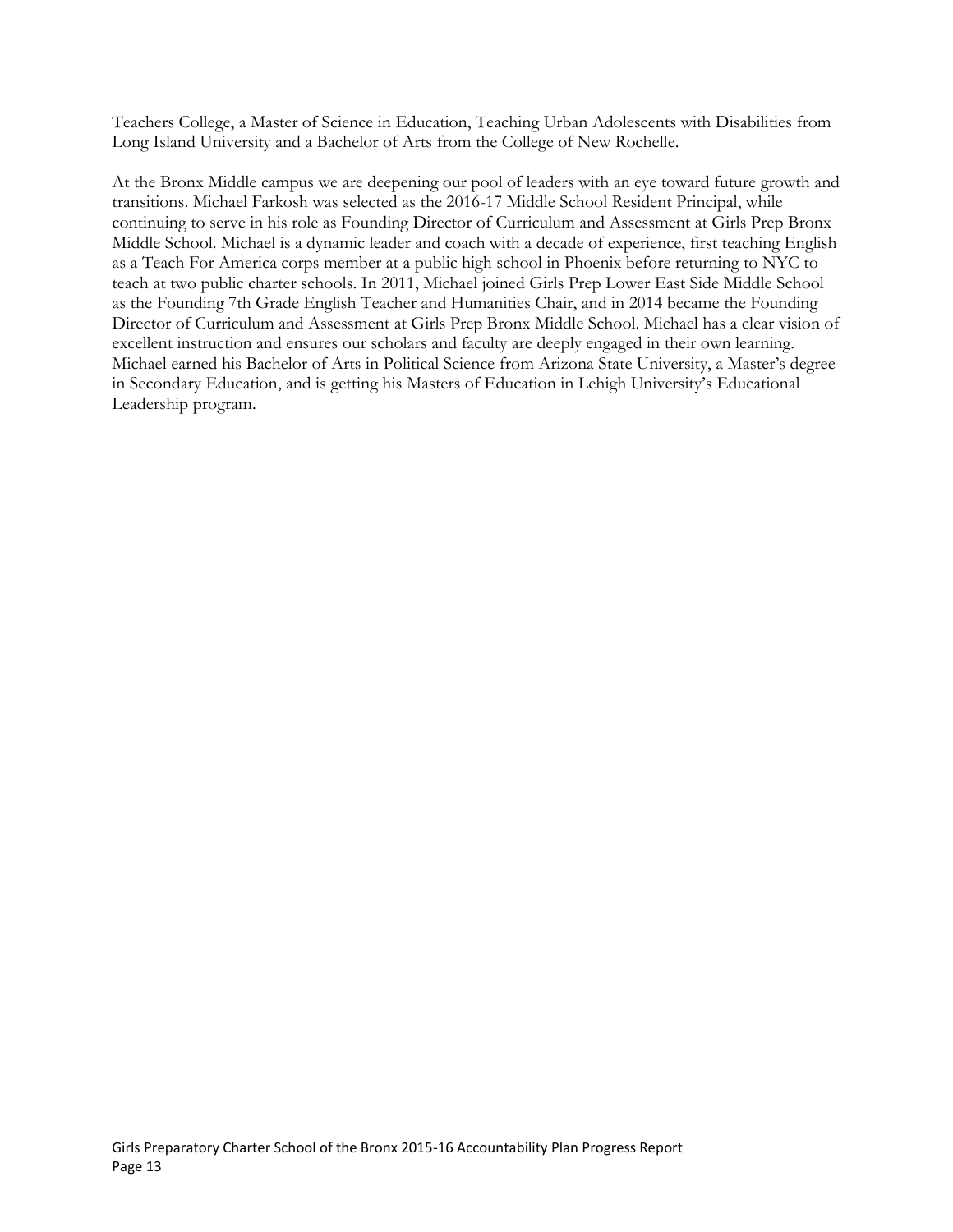# **MATHEMATICS**

#### **Goal 2: Mathematics**

Girls Prep Bronx students will demonstrate steady progress in the understanding and application of mathematical skills and concepts.

#### **Background**

At Girls Prep Bronx our goal is to offer a mathematically rich curriculum, providing students with opportunities to learn important mathematical concepts, skills, and procedures with deep understanding. Teachers draw from a variety of resources to engage students to think critically, problem solve, and master foundational skills including Investigations in Numbers, Data, and Space (Pearson), Contexts for Learning (Heinemann)**,** and Engage NY as the key curriculum resources.

Girls Prep students engage in at least 80 minutes of math instruction daily in the elementary school and 55 minutes in the middle school in the areas of operations and algebraic thinking, numbers and operation (base ten and fractions) geometry, and measurement and data. The use of math centers to develop and reinforce mathematical concepts and skills is a critical component of the math workshop. In addition to a math workshop, students participate in solving complex word problems during "Cognitively Guided Instruction" (CGI). CGI serves as a daily opportunity for students to deeply consider number relationships, to apply relationships to computation strategies, and to discuss and analyze their reasoning. CGI supports the development of efficient, flexible, meaningful, and accurate computation strategies.

#### **Goal 2: Absolute Measure**

Each year, 75 percent of all tested students enrolled in at least their second year will perform at proficiency on the New York State mathematics examination for grades 3-8.

#### **Method**

The school administered the New York State Testing Program mathematics assessment to students in 3rd through 7th grade in April 2016. Each student's raw score has been converted to a grade-specific scaled score and a performance level.

The table below summarizes participation information for this year's test administration. The table indicates total enrollment and total number of students tested. It also provides a detailed breakdown of those students excluded from the exam. Note that this table includes all students according to grade level, even if they have not enrolled in at least their second year.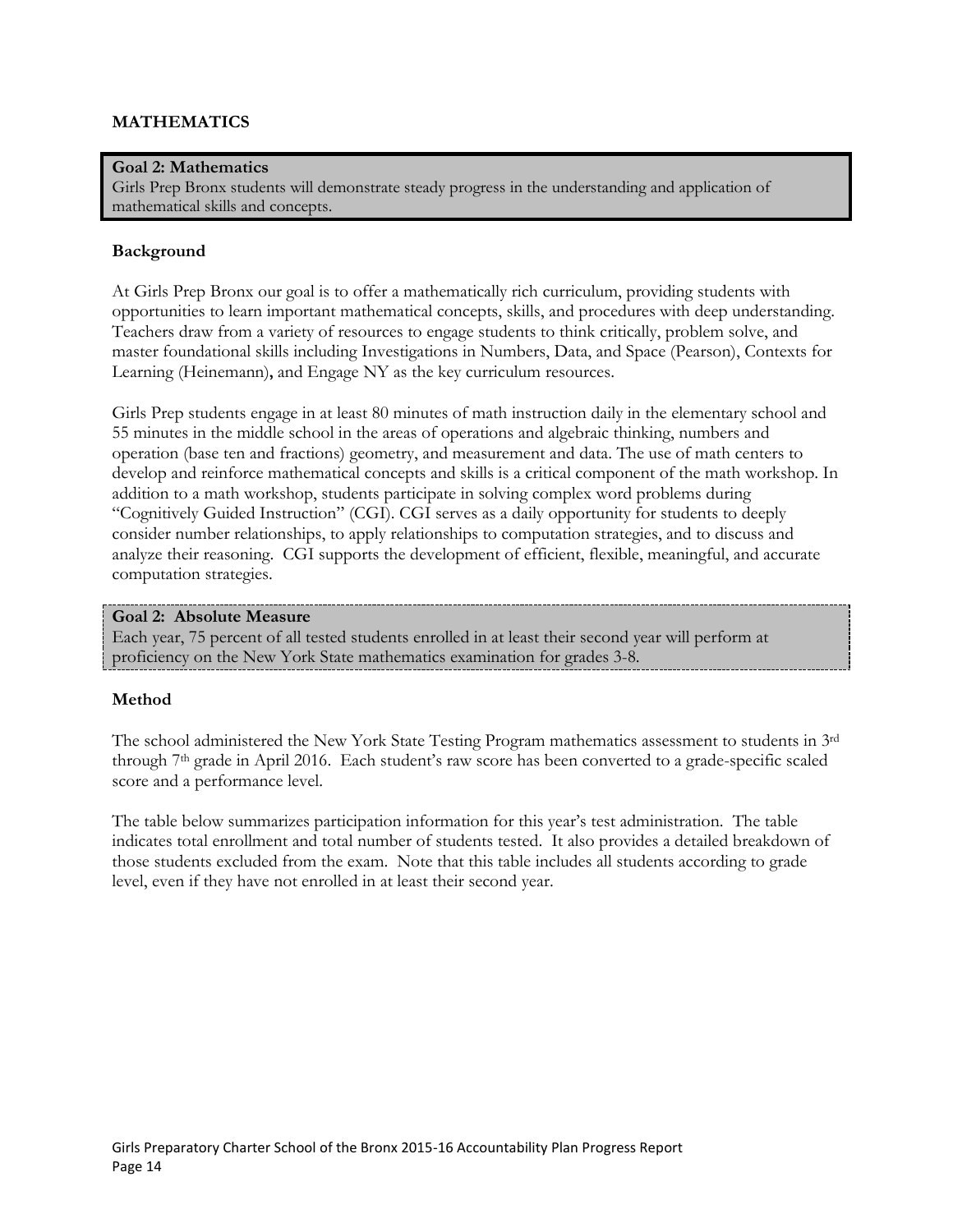| Grade | <b>Total Tested</b> |     | Total      |        |          |
|-------|---------------------|-----|------------|--------|----------|
|       |                     | IEP | <b>ELL</b> | Absent | Enrolled |
| 3     | 73                  |     |            |        | 74       |
|       | 74                  |     |            | 3      | 77       |
| 5     | 71                  |     |            |        | 75       |
| 6     | 103                 |     |            | 5      | 108      |
| ⇁     | 98                  |     |            | 6      | 104      |
| 8     | N/A                 | N/A | N/A        | N/A    | N/A      |
| All   | 419                 |     |            | 19     | 438      |

# **2015-16 State Mathematics Exam Number of Students Tested and Not Tested**

#### **Results**

36% of Girls Prep students enrolled in at least their second year were proficient on the NYS mathematics examination.

|                |         | All Students | Enrolled in at least their Second Year |        |  |
|----------------|---------|--------------|----------------------------------------|--------|--|
| Grades         |         | Number       |                                        | Number |  |
|                | Percent | Tested       | Percent                                | Tested |  |
| 3              | 37%     | 73           | 38%                                    | 68     |  |
| $\overline{4}$ | 45%     | 74           | 46%                                    | 72     |  |
| 5              | 39%     | 71           | 41%                                    | 66     |  |
| 6              | 30%     | 103          | 40%                                    | 63     |  |
| 7              | 21%     | 98           | 21%                                    | 96     |  |
| 8              | N/A     | N/A          | N/A                                    | N/A    |  |
| All            | 33%     | 419          | 36%                                    | 365    |  |

#### **Performance on 2015-16 State Mathematics Exam By All Students and Students Enrolled in At Least Their Second Year**

# **Evaluation**

Girls Prep Bronx did not meet the accountability measure of 75 percent of students enrolled in at least their second year achieving proficiency.

# **Additional Evidence**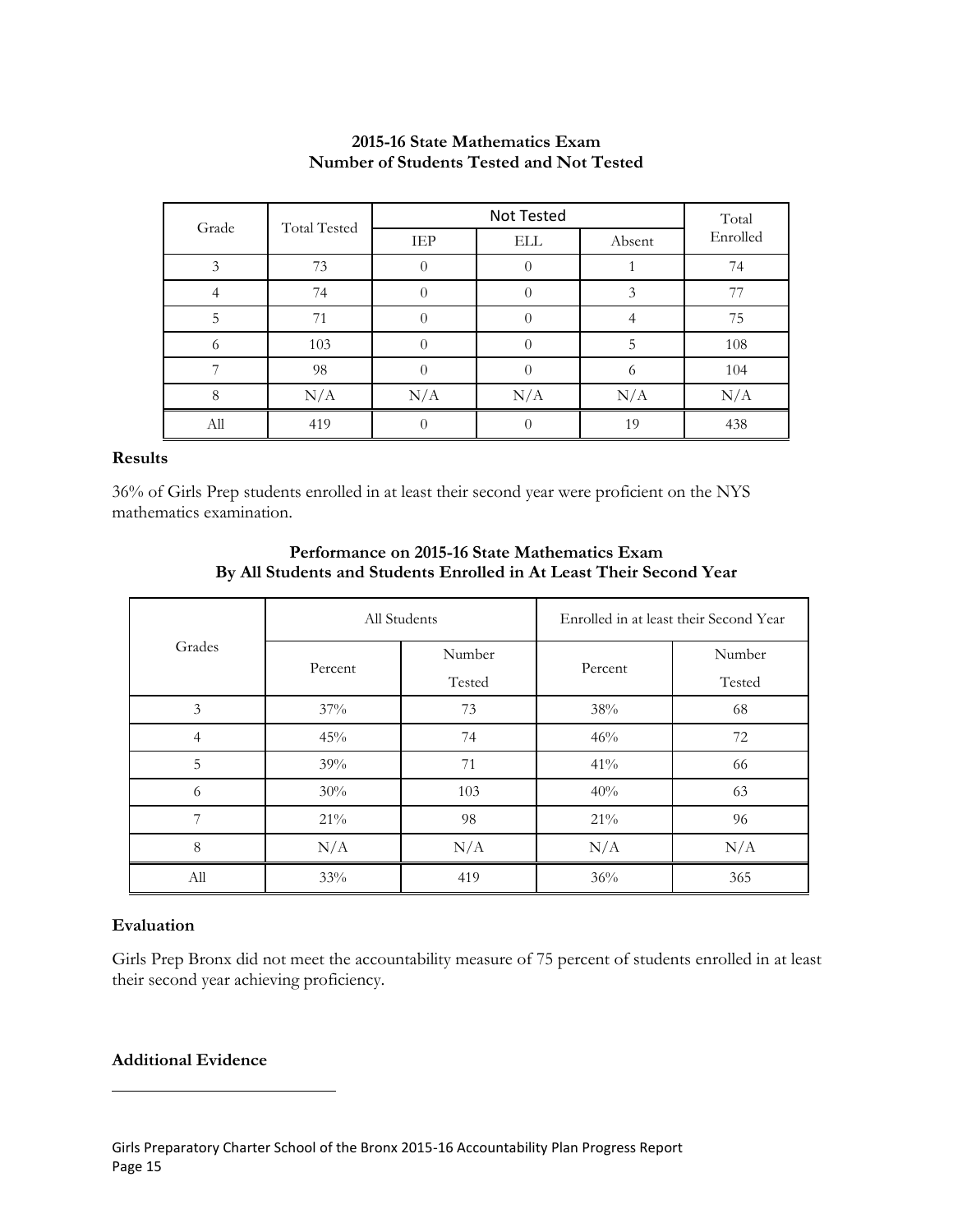The below table indicates that the percentage of students in at least their second year achieving proficiency decreased by 7% from 2014-15 to 2015-16.

|                | Percent of Students Enrolled in At Least Their Second Year Achieving Proficiency |                  |         |                  |         |                  |         |                  |  |
|----------------|----------------------------------------------------------------------------------|------------------|---------|------------------|---------|------------------|---------|------------------|--|
| Grade          |                                                                                  | 2012-13          |         | $2013 - 14$      |         | 2014-15          |         | $2015 - 16$      |  |
|                | Percent                                                                          | Number<br>Tested | Percent | Number<br>Tested | Percent | Number<br>Tested | Percent | Number<br>Tested |  |
| 3              | 28%                                                                              | 69               | 53%     | 70               | 55%     | 69               | 38%     | 68               |  |
| $\overline{4}$ | 35%                                                                              | 66               | 48%     | 63               | 49%     | 66               | 46%     | 72               |  |
| 5              | N/A                                                                              | $\theta$         | 32%     | 57               | 36%     | 72               | 41%     | 66               |  |
| 6              | N/A                                                                              | $\Omega$         | N/A     | N/A              | 30%     | 66               | 40%     | 63               |  |
| 7              | N/A                                                                              | $\theta$         | N/A     | N/A              | N/A     | N/A              | $21\%$  | 96               |  |
| 8              | N/A                                                                              | $\Omega$         | N/A     | N/A              | N/A     | N/A              | N/A     | N/A              |  |
| All            | 31%                                                                              | 135              | 45%     | 190              | 43%     | 273              | 36%     | 365              |  |

# **Mathematics Performance by Grade Level and School Year**

# **Goal 2: Absolute Measure**

Each year, the school's aggregate Performance Level Index (PLI) on the State mathematics exam will meet the Annual Measurable Objective (AMO) set forth in the state's NCLB accountability system.

# **Method**

The federal No Child Left Behind law holds schools accountable for making annual yearly progress towards enabling all students to be proficient. As a result, the state sets an AMO each year to determine if schools are making satisfactory progress toward the goal of proficiency in the state's learning standards in mathematics. To achieve this measure, all tested students must have a Performance Level Index (PLI) value that equals or exceeds the 2015-16 mathematics AMO of 86. The PLI is calculated by adding the sum of the percent of all tested students at Levels 2 through 4 with the sum of the percent of all tested students at Levels 3 and 4. Thus, the highest possible PLI is 200.<sup>5</sup>

# **Results**

Girls Prep Bronx's performance index for mathematics was 104 in the 2015-16 school year. This exceeds the AMO of 86.

| <b>Mathematics 2015-16 Performance Level Index (PLI)</b> |  |  |
|----------------------------------------------------------|--|--|
|----------------------------------------------------------|--|--|

| Number in |         |     | Percent of Students at Each Performance Level |      |         |         |     |
|-----------|---------|-----|-----------------------------------------------|------|---------|---------|-----|
| Cohort    | Level 1 |     | Level 2                                       |      | Level 3 | Level 4 |     |
| 438       | $24\%$  |     | 40%                                           |      | 23%     | $9\%$   |     |
|           |         |     |                                               |      |         |         |     |
|           | РI      | $=$ | 40                                            | $^+$ | 23      |         | 72  |
|           |         |     |                                               |      | 23      |         | 32  |
|           |         |     |                                               |      |         | PLI     | 104 |

<sup>&</sup>lt;sup>5</sup> In contrast to NYSED's Performance Index, the PLI does not account for year-to-year growth toward proficiency.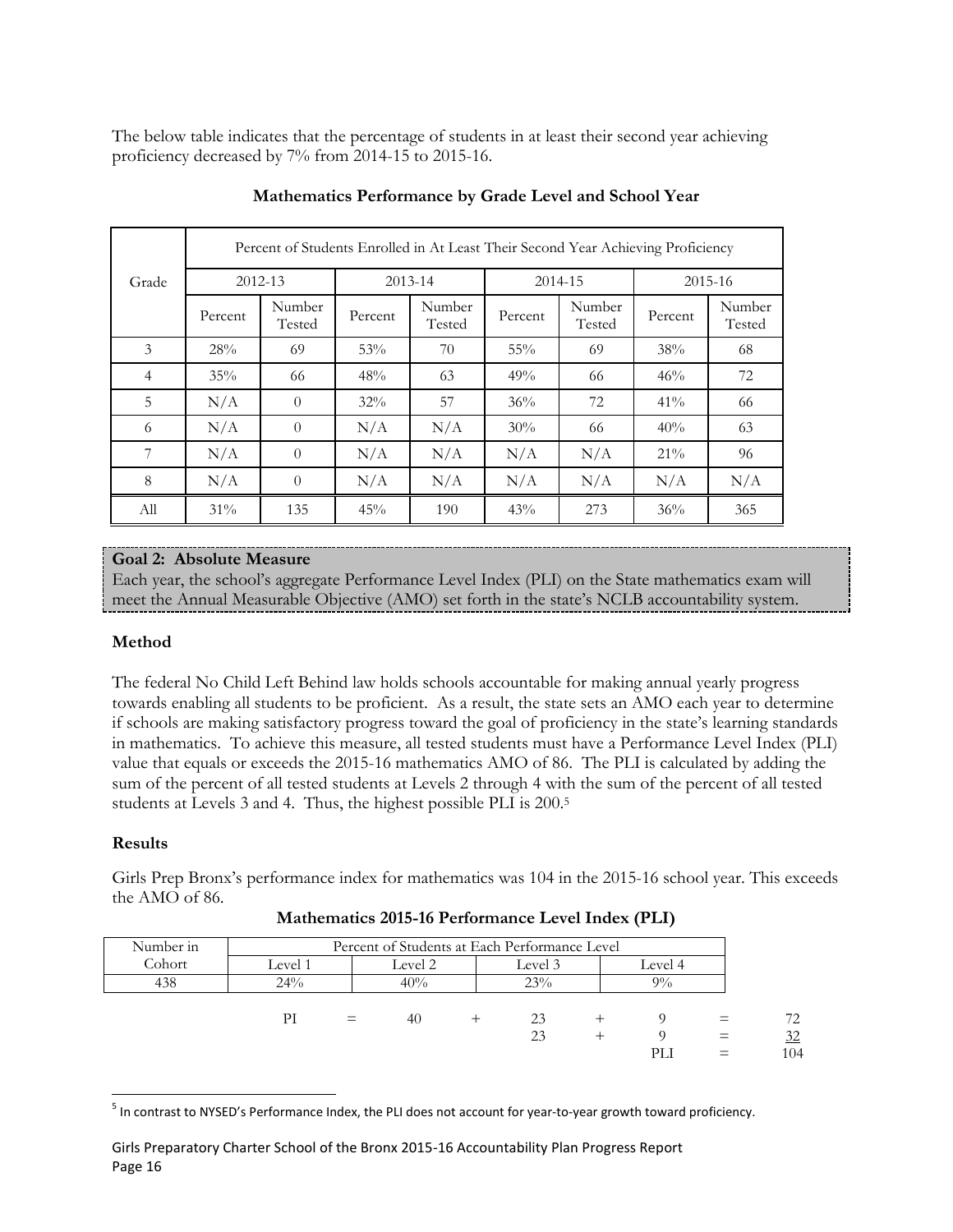# **Evaluation**

Girls Prep Bronx exceeded the Annual Measurable Objective by 18 points in 2015-16.

#### **Goal 2: Comparative Measure**

Each year, the percent of all tested students who are enrolled in at least their second year and performing at proficiency on the state mathematics exam will be greater than that of all students in the same tested grades in the local school district.

#### **Method**

A school compares tested students enrolled in at least their second year to all tested students in the surrounding public school district. Comparisons are between the results for each grade in which the school had tested students in at least their second year at the school and the total result for all students at the corresponding grades in the school district.<sup>6</sup>

#### **Results**

Students enrolled in at least their second year at Girls Prep Bronx outperformed those of their host district, NYC Community District 8.

|       |           | Percent of Students at Proficiency                       |         |                         |
|-------|-----------|----------------------------------------------------------|---------|-------------------------|
| Grade |           | Charter School Students In At Least 2 <sup>nd</sup> Year |         | All District 8 Students |
|       | Percent   | Number Tested                                            | Percent | Number Tested           |
|       | 38%       | 68                                                       | 27%     | 2,171                   |
|       | 46%       | 72                                                       | 30%     | 2,241                   |
|       | 41%       | 66                                                       | 23%     | 2,251                   |
|       | 40%       | 63                                                       | $22\%$  | 1,924                   |
|       | $21\%$    | 96                                                       | 18%     | 2078                    |
|       | $\rm N/A$ | N/A                                                      | N/A     | N/A                     |
| All   | 36%       | 365                                                      | 24%     | 10,665                  |

# **2015-16 State Mathematics Exam Charter School and District Performance by Grade Level**

#### **Evaluation**

 $\overline{\phantom{a}}$ 

Girls Prep Bronx met the accountability measure requiring that students who are enrolled in at least their second year and performing at proficiency on the state mathematics exam to be greater than that of all students in the same tested grades in the local school district.

#### **Additional Evidence**

The below table demonstrates that Girls Prep Bronx students have outperformed the students of the school's host district, District 8, in each of the last 4 years.

 $^6$  Schools can acquire these data when the New York State Education Department releases its Access database containing grade level ELA and math test results for all schools and districts statewide. The NYSED announces the release of the data on its News [Release webpage.](http://www.oms.nysed.gov/press/)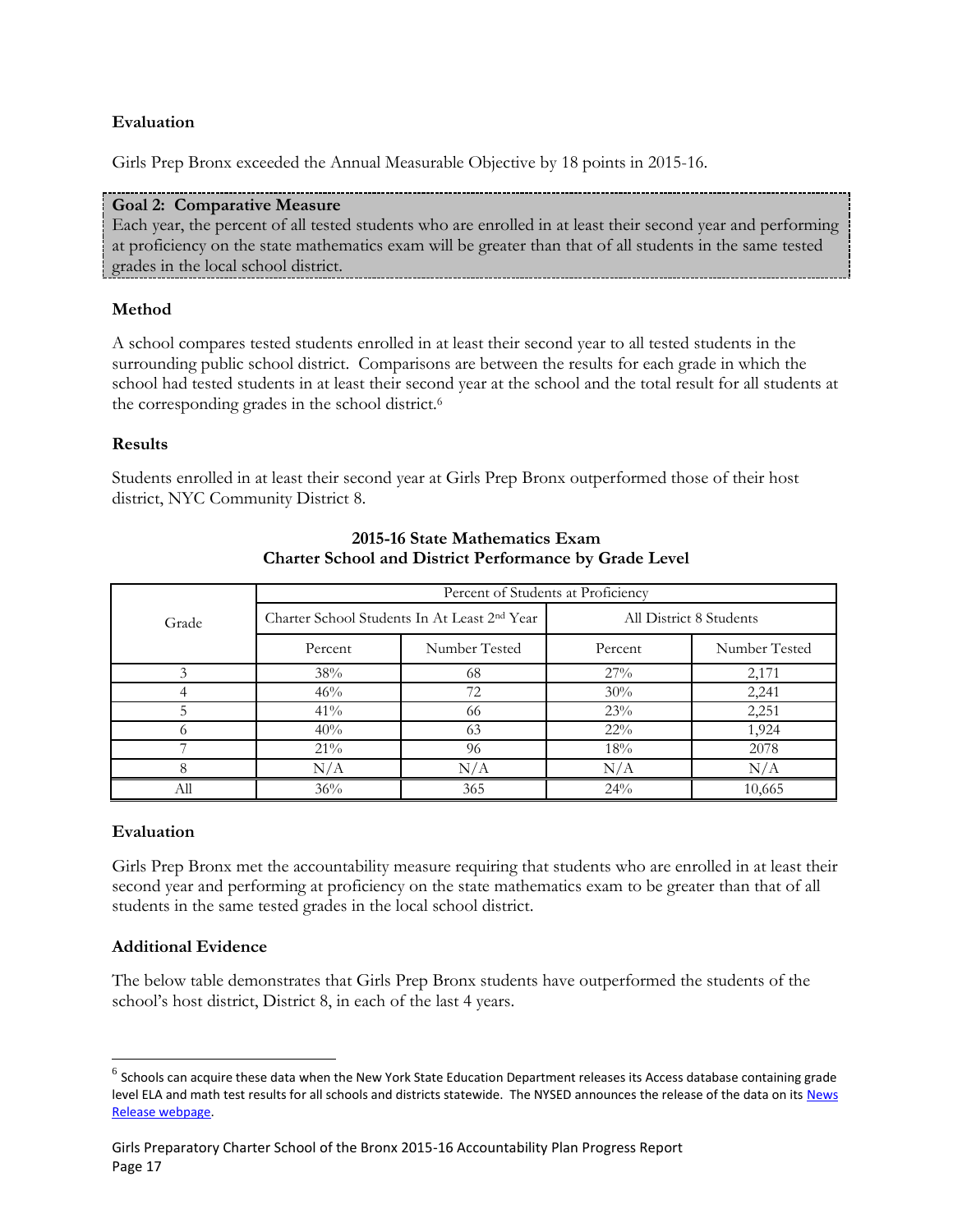|       | Percent of Students Enrolled in at Least their Second Year Who Are at Proficiency Compared to Local<br><b>District Students</b> |            |                     |            |                            |            |                            |            |
|-------|---------------------------------------------------------------------------------------------------------------------------------|------------|---------------------|------------|----------------------------|------------|----------------------------|------------|
| Grade |                                                                                                                                 | 2012-13    |                     | 2013-14    | 2014-15                    |            | 2015-16                    |            |
|       | Girls Prep<br><b>Bronx</b>                                                                                                      | District 8 | Girls Prep<br>Bronx | District 8 | Girls Prep<br><b>Bronx</b> | District 8 | Girls Prep<br><b>Bronx</b> | District 8 |
| 3     | 28%                                                                                                                             | 23%        | 53%                 | 26%        | $55\%$                     | 28%        | 38%                        | 27%        |
| 4     | 35%                                                                                                                             | 23%        | 48%                 | 28%        | 48%                        | 25%        | 46%                        | 30%        |
| 5     | N/A                                                                                                                             | 20%        | $32\%$              | 28%        | 36%                        | 29%        | 41%                        | 23%        |
| 6     | N/A                                                                                                                             | 14%        | N/A                 | N/A        | 30%                        | $21\%$     | 40%                        | $22\%$     |
| 7     | N/A                                                                                                                             | $12\%$     | N/A                 | N/A        | N/A                        | N/A        | 21%                        | 18%        |
| 8     | N/A                                                                                                                             | $11\%$     | N/A                 | N/A        | N/A                        | N/A        | N/A                        | N/A        |
| All   | $31\%$                                                                                                                          | 17%        | 45%                 | 27%        | 42%                        | 26%        | 36%                        | $24\%$     |

# **Mathematics Performance of Charter School and Local District by Grade Level and School Year**

# **Goal 2: Comparative Measure**

Each year, the school will exceed its predicted level of performance on the state mathematics exam by an Effect Size of 0.3 or above (performing higher than expected to a small degree) according to a regression analysis controlling for students eligible for economically disadvantaged students among all public schools in New York State.<sup>7</sup>

# **Method**

The Charter Schools Institute conducts a Comparative Performance Analysis, which compares the school's performance to demographically similar public schools state-wide. The Institute uses a regression analysis to control for the percentage of economically disadvantaged students among all public schools in New York State. The Institute compares the school's actual performance to the predicted performance of public schools with a similar economically disadvantaged percentage. The difference between the schools' actual and predicted performance, relative to other schools with similar economically disadvantaged statistics, produces an Effect Size. An Effect Size of 0.3 or performing higher than expected to a small degree is the requirement for achieving this measure.

Given the timing of the state's release of economically disadvantaged data and the demands of the data analysis, the 2015-16 analysis is not yet available. This report contains 2014-15 results, the most recent Comparative Performance Analysis available.

<sup>7</sup> The Institute will continue using *economically disadvantaged* instead of *eligibility for free lunch* as the demographic variable in 2013-14. Schools should report previous year's results using reported free-lunch statistics.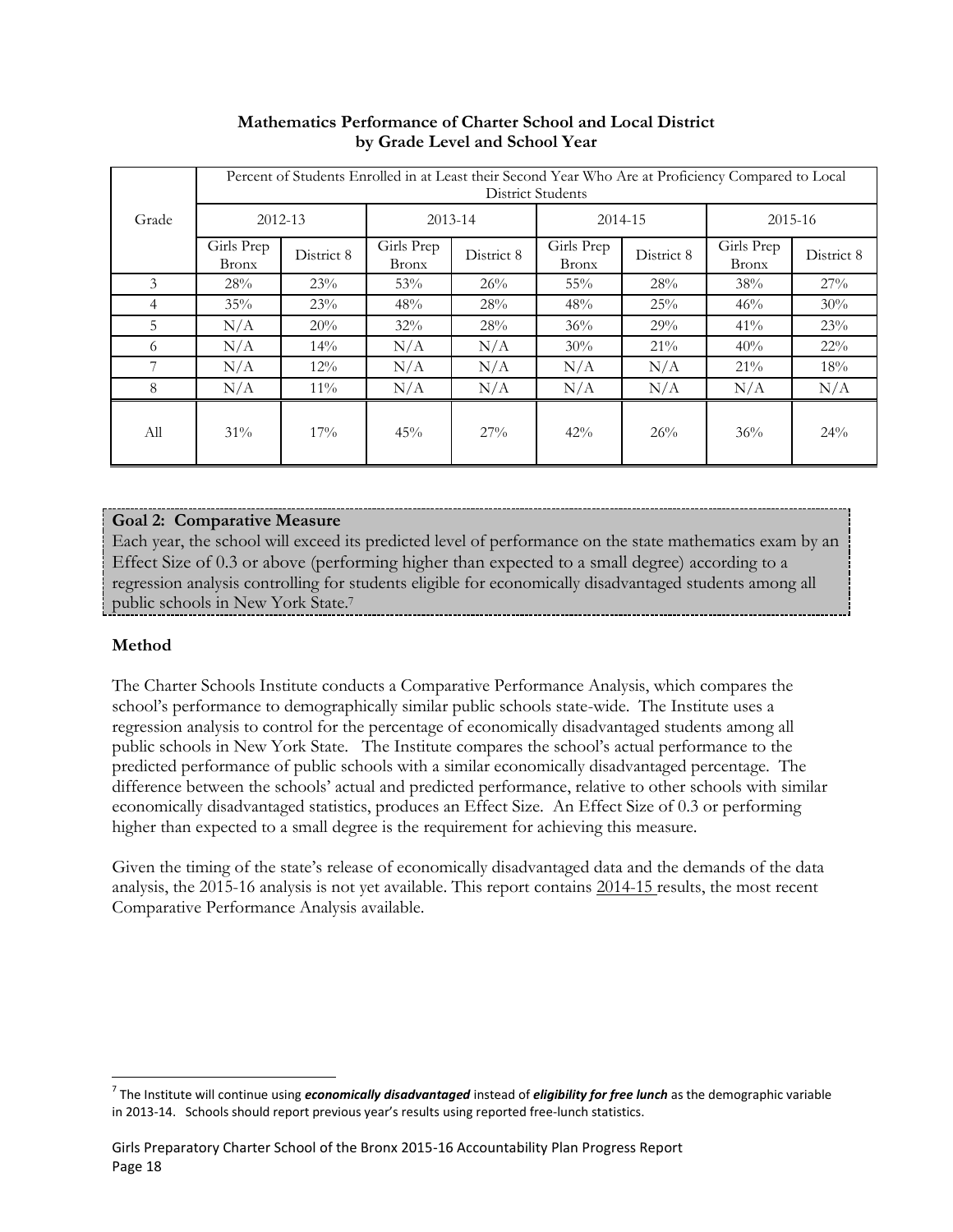# **Results**

In 2014-15, Girls Prep Bronx's aggregate effect size in mathematics was 0.72.

| Grade | <b>Percent of</b><br><b>Economically</b><br><b>Disadvantaged</b> | <b>Number of</b><br><b>Students</b> | <b>Percent of Students</b><br>at Proficiency |                  | <b>Difference</b><br>between Actual | <b>Effect Size</b> |
|-------|------------------------------------------------------------------|-------------------------------------|----------------------------------------------|------------------|-------------------------------------|--------------------|
|       | <b>Students</b>                                                  | <b>Tested</b>                       | <b>Actual</b>                                | <b>Predicted</b> | and Predicted                       |                    |
|       | 89.5                                                             | 73                                  | 55                                           | 27.4             | 27.6                                | 1.54               |
|       | 80.8                                                             | 74                                  | 50                                           | 30.5             | 19.5                                | 1.02               |
|       | 90.9                                                             | 75                                  | 36                                           | 23.6             | 12.4                                | 0.71               |
| 6     | 79.0                                                             | 103                                 | 25                                           | 26.1             | $-1.1$                              | $-0.06$            |
|       |                                                                  |                                     |                                              |                  |                                     |                    |
| 8     |                                                                  |                                     |                                              |                  |                                     |                    |
| All   | 84.5                                                             | 325                                 | 40.0                                         | 26.8             | 13.2                                | 0.72               |

# **2014-15 Mathematics Comparative Performance by Grade Level**

| <b>School's Overall Comparative Performance:</b> |
|--------------------------------------------------|
| Higher than expected to a meaningful degree      |

# **Evaluation**

In 2014-15, Girls Prep Bronx met this accountability plan goal. Girls Prep's effect size is not yet available for 2015-16, the year relevant to this analysis.

# **Additional Evidence**

Girls Prep Bronx has had a positive effect size for each of the last four years.

| School<br>Year | Grades | Percent<br>Eligible for<br>Free Lunch | Number<br>Tested | Actual | Predicted | Effect<br>Size |
|----------------|--------|---------------------------------------|------------------|--------|-----------|----------------|
| 2011-12        | $K-3$  | 73.7                                  | 73               | 53.4   | 49.6      | 0.20           |
| 2012-13        | $K-4$  | 90.0                                  | 147              | 32.0   | 22.4      | 0.57           |
| 2013-14        | $K-5$  | 84.5                                  | 223              | 40.8   | 29.3      | 0.61           |
| 2014-15        | K-6    | 84.5                                  | 325              | 40.0   | 26.8      | 0.72           |

# **Mathematics Comparative Performance by School Year**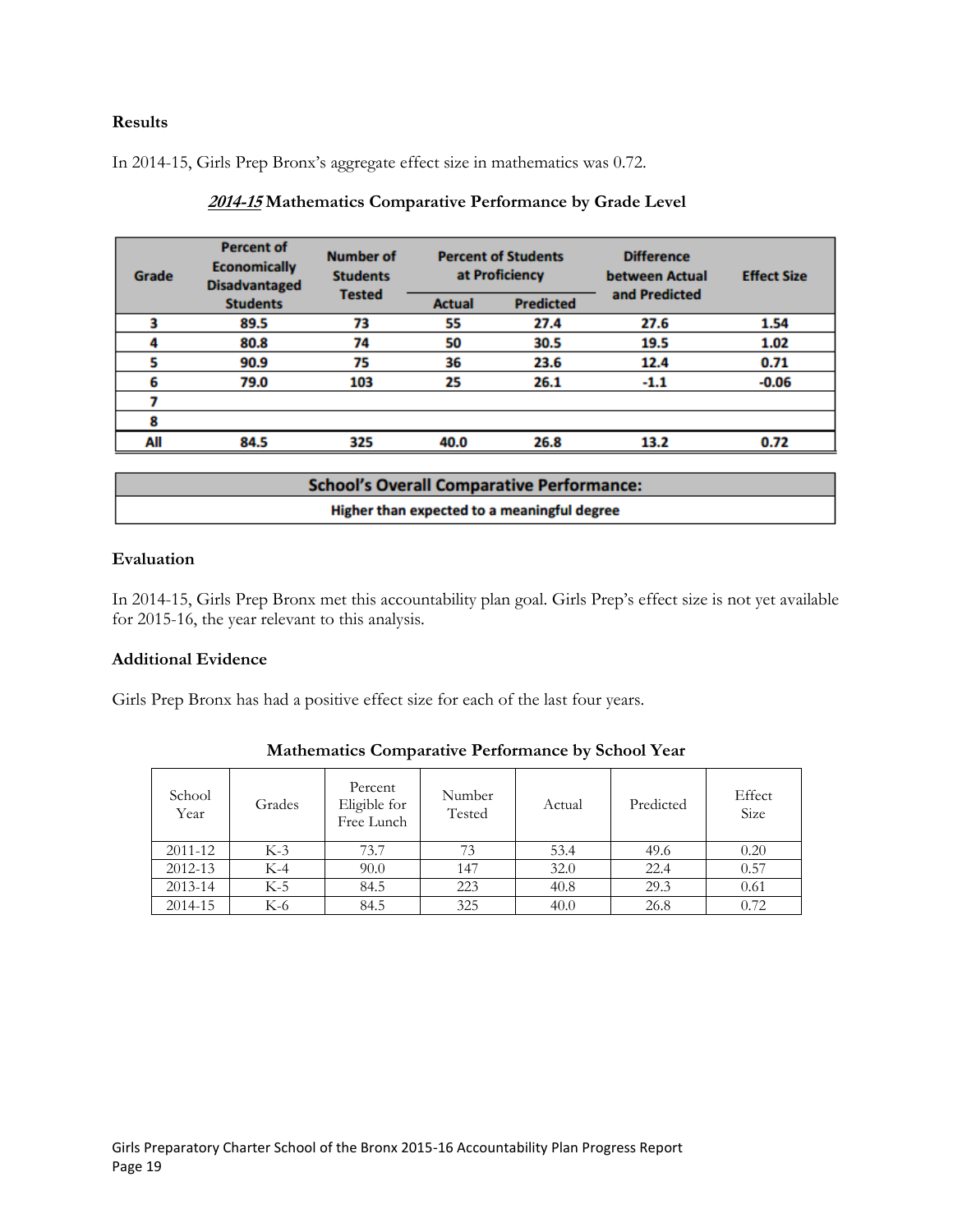#### **Goal 2: Growth Measure<sup>8</sup>**

Each year, under the state's Growth Model, the school's mean unadjusted growth percentile in mathematics for all tested students in grades 4-8 will be above the state's unadjusted median growth percentile.

# **Method**

This measure examines the change in performance of the same group of students from one year to the next and the progress they are making in comparison to other students with the same score in the previous year. The analysis only includes students who took the state exam in 2015-16 and also have a state exam score in 2014-15 including students who were retained in the same grade. Students with the same 2014-15 scores are ranked by their 2015-16 scores and assigned a percentile based on their relative growth in performance (mean growth percentile). Students' growth percentiles are aggregated schoolwide to yield a school's mean growth percentile. In order for a school to perform above the statewide median, it must have a mean growth percentile greater than 50.

In 2015-16, Girls Prep Bronx's mean unadjusted growth percentile was 41. This is lower than the state's unadjusted median growth percentile of 50.0

|       | <b>Mean Growth Percentile</b> |                      |  |
|-------|-------------------------------|----------------------|--|
| Grade | School                        | Statewide<br>Average |  |
| 4     | 32                            | 50                   |  |
| 5     | 44                            | 50                   |  |
| 6     | 45                            | 50                   |  |
|       | 44                            | 50                   |  |
| 8     | N/A                           | 50                   |  |
| All   | 41                            | 50                   |  |

# **2015-16 Mathematics Mean Growth Percentile by Grade Level**

#### **Evaluation**

In 2015-16, Girls Prep Bronx did not met this accountability plan goal.

<sup>&</sup>lt;sup>8</sup> See Guidelines fo[r Creating a SUNY Accountability Plan](http://www.newyorkcharters.org/operate/first-year-schools/accountability-plan/) for an explanation.

Girls Preparatory Charter School of the Bronx 2015-16 Accountability Plan Progress Report Page 20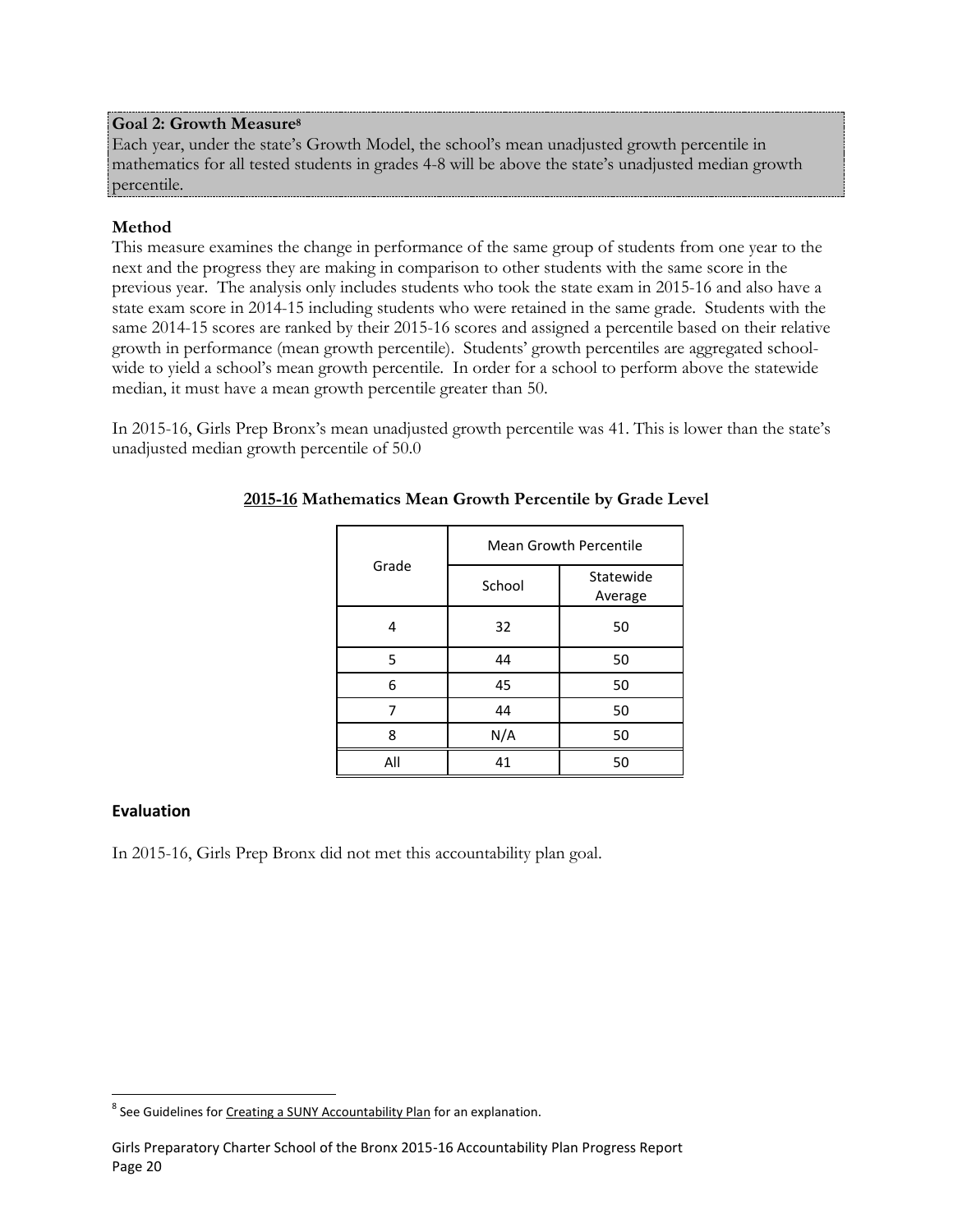| Grade | <b>Mean Growth Percentile</b> |         |         |                     |  |  |  |
|-------|-------------------------------|---------|---------|---------------------|--|--|--|
|       | 2013-13                       | 2014-15 | 2015-16 | Statewide<br>Median |  |  |  |
| 4     |                               | 48.5    | 32      | 50                  |  |  |  |
| 5     |                               | 51.5    | 44      | 50                  |  |  |  |
| 6     |                               | 52      | 45      | 50                  |  |  |  |
| 7     |                               | N/A     | 44      | 50                  |  |  |  |
| 8     |                               | N/A     | N/A     | 50                  |  |  |  |
| All   |                               | 51      | 41      | 50                  |  |  |  |

# **Mathematics Mean Growth Percentile by Grade Level and School Year**

# **Summary of the Mathematics Goal**

We are committed to providing the resources needed for our students to become proficient mathematicians. Girls Prep Bronx is committed to a culture of continuous improvement where student achievement and success has no limit.

In 2015-16, Girls Prep Bronx achieved 3 out of the 5 possible measures for evaluation. Below we have outlined an action plan to implement in the coming year. This plan includes programs and processes that have proven to be successful and new strategies that address our observable gaps.

Like the overwhelming majority of charter schools in New York City, Girls Prep Bronx did not meet the goal of 75 percent proficiency in 2015-16. However, our growth data gives us confidence that we are on a predictive path to attaining that goal in the future.

| Type        | <b>Measure</b>                                                                                                                                                                                                                                                                                                                                                                   | <b>Outcome</b>  |
|-------------|----------------------------------------------------------------------------------------------------------------------------------------------------------------------------------------------------------------------------------------------------------------------------------------------------------------------------------------------------------------------------------|-----------------|
| Absolute    | Each year, 75 percent of all tested students who are enrolled in at least their<br>second year will perform at proficiency on the New York State mathematics<br>exam for grades 3-8.                                                                                                                                                                                             | Did Not Achieve |
| Absolute    | Each year, the school's aggregate Performance Level Index (PLI) on the state<br>mathematics exam will meet that year's Annual Measurable Objective (AMO)<br>set forth in the state's NCLB accountability system.                                                                                                                                                                 | Achieved        |
| Comparative | Each year, the percent of all tested students who are enrolled in at least their<br>second year and performing at proficiency on the state mathematics exam will<br>be greater than that of students in the same tested grades in the local school<br>district.                                                                                                                  | Achieved        |
| Comparative | Each year, the school will exceed its predicted level of performance on the state<br>mathematics exam by an Effect Size of 0.3 or above (performing higher than<br>expected to a small degree) according to a regression analysis controlling for<br>economically disadvantaged students among all public schools in New York<br>State. (Using 2012-13 school district results.) | Achieved        |
| Growth      | Each year, under the state's Growth Model the school's mean unadjusted<br>growth percentile in mathematics for all tested students in grades 4-8 will be<br>above the state's unadjusted median growth percentile.                                                                                                                                                               | Did Not Achieve |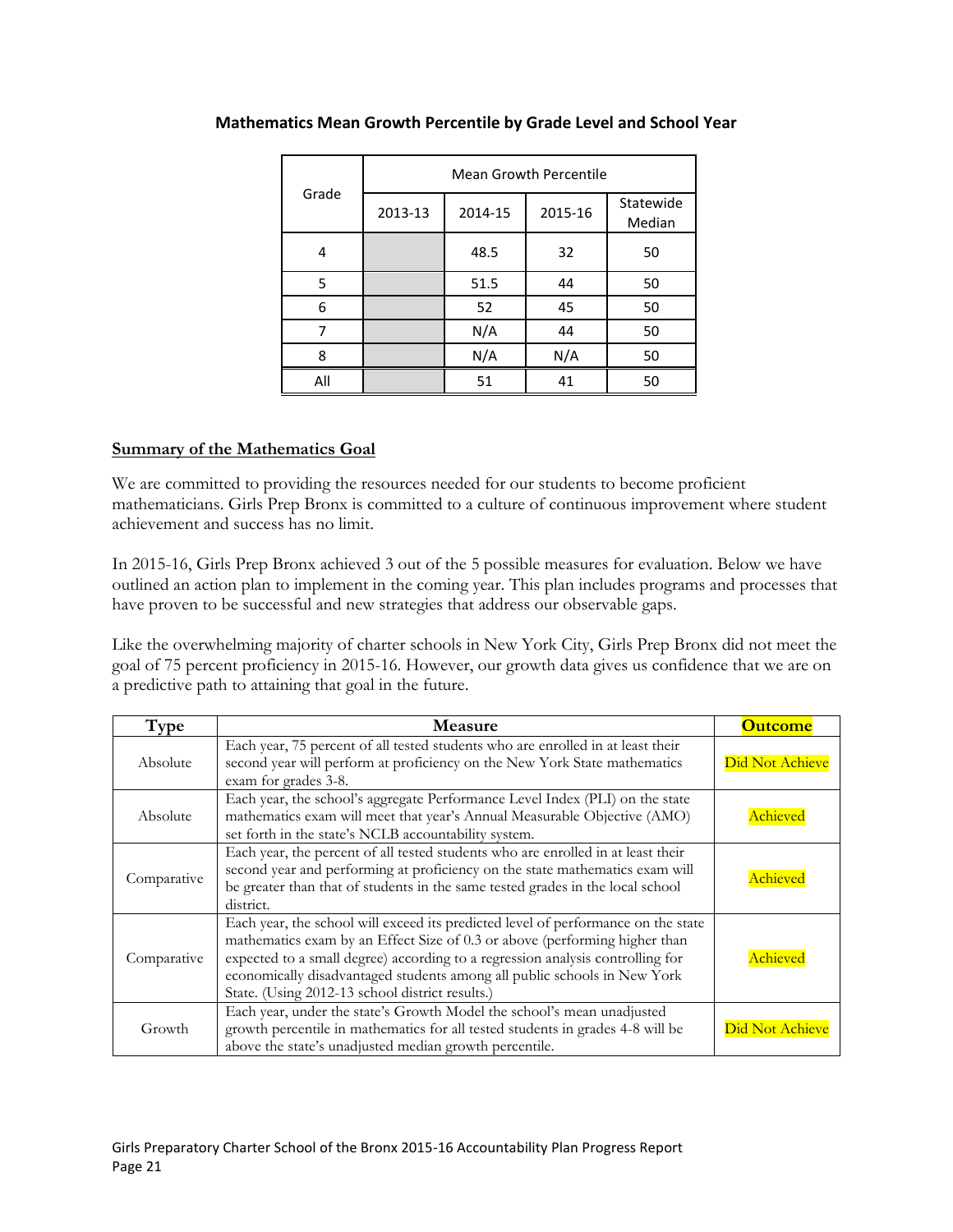#### **Action Plan**

#### **Increased Instructional Time**

In Grades K-4, we have implemented a new 30 minute problem-solving block. Students will spend this time critically engaging with a single rigorous question, developing their own strategies and discussing them with peers and as a whole class. We have contracted with Dr. Stephanie Smith to implement Cognitively Guided Instruction (CGI) "Number Talks" during this problem-solving block. CGI has previously been implemented by other NYC charter schools that have seen substantial growth in math achievement as a result.

#### **Instruction**

The second key lever to drive academic improvement is to continue to refine our coaching and observation processes. This year, Girls Prep's full-time instructional leaders include an ELA coach, two Directors of Curriculum and Assessment, and our principals, who are our primary instructional leaders. All of these individuals will regularly observe teachers and provide instructional feedback. Grade team leaders will also conduct informal observations and peer observations. All observations will utilize the Danielson framework as our model of excellent teaching.

In addition, we have invested in SWIVL and TeachBoost technology to facilitate the videotaping and collaborative review of instruction respectively. We have set the expectation that video be used throughout the school's coaching cycles and professional development, both to highlight exemplar practice and to help teachers and leaders reflect on their practice.

#### **Data & Assessment**

Girls Prep Bronx teachers and instructional leaders routinely collect and analyze a wide variety of qualitative and quantitative data in order to improve curriculum and instruction. Students are assessed using curricular-aligned, performance-based assessments as measures of absolute performance. These rigorous assessments require synthesis and high-level application of knowledge from all subject areas. Student growth is measured using the NWEA MAP assessment. Throughout the year, students take interim assessments aligned with our scope and sequence in mathematics and in English Language Arts.

#### **Leadership**

As outlined in the ELA action plan above, Public Prep has made added additional supports and made significant changes in network and school leadership with the aim of improving instructional leadership, adult learning, teacher coaching and development.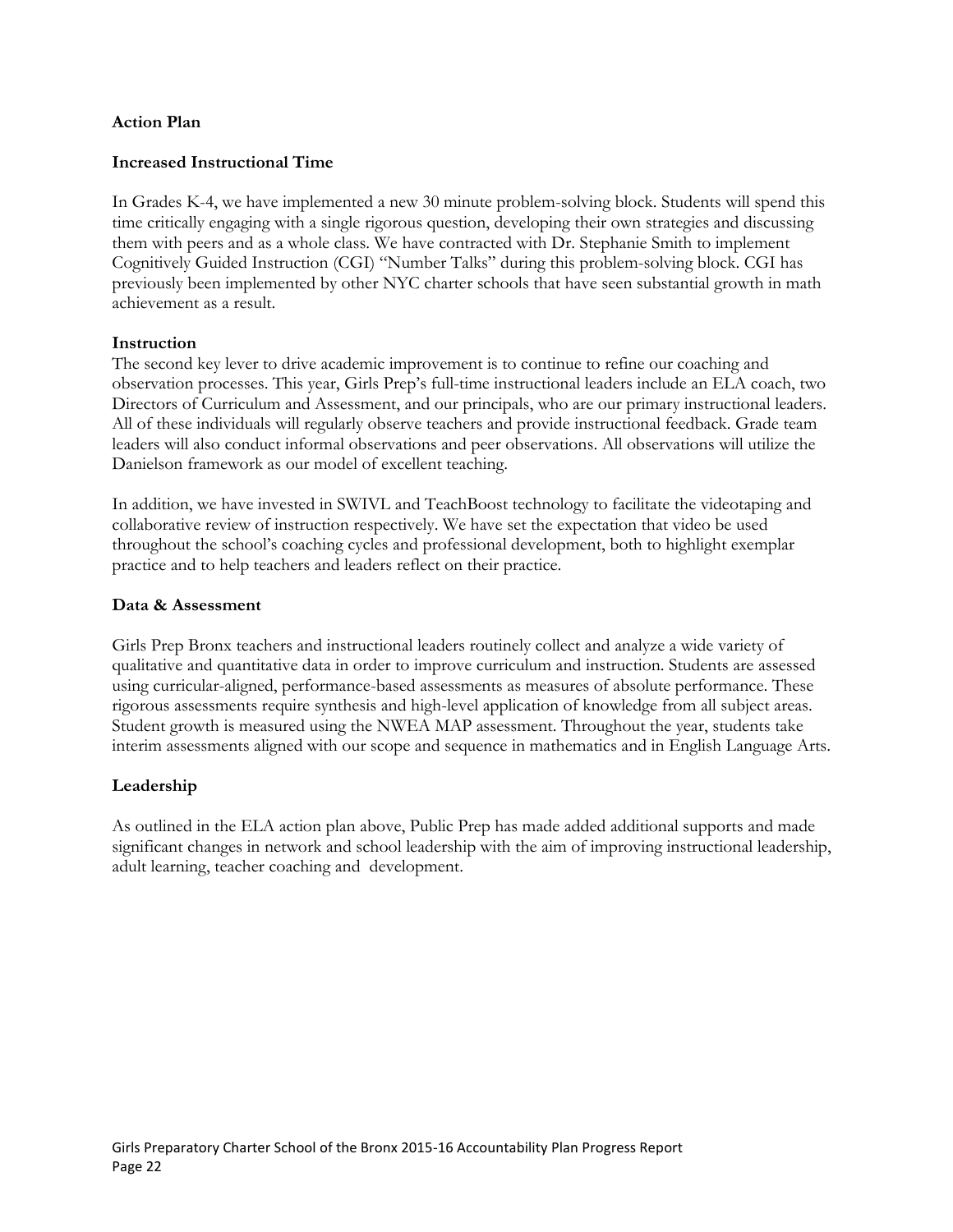# **SCIENCE**

#### **Goal 3: Science** Girls Prep Bronx students will demonstrate proficiency relevant to achievement in science.

#### **Background**

Science at Girls Prep Bronx allows students to explore the world through a hands-on, inquiry based approach. Throughout their years in school students will study physical, life, and earth science. As of 2013, every student at Girls Prep Bronx takes four periods of science per week taught in our dedicated science labs by subject specific teachers.

Science in kindergarten explores topics such as the five senses, changes in plants and animals through the seasons, taking care of the earth and magnetism. First grade topics include astronomy, the human body, animal diversity, properties of matter (solids and liquids), and light and sound. In second grade, students use the scientific process to learn about simple machines life cycles, and the symbiotic relationship of plants and animals among other topics.

As students move on to third grade, they build on their early childhood learning. Third grade students at Girls Prep Bronx complete an in-depth study of inherited traits, meteorology, ecology, and force and motion. As fourth graders, students delve into animals and plants in their environment, discover the properties of water, explore electrical energy and magnetism, and understand the impact that natural events have on our world. Fourth graders end the year participating in the NYS Science Written and Performance Assessment that focuses on knowledge gained throughout their elementary science program.

In fifth grade, students study ecosystems, classify living things, study the roots of scientific theory, and explore the stars and the solar system. Students build their reading, writing, and inquiry skills as they engage in projects and hands-on labs.

In every grade, teachers integrate opportunities for students to read and write about the content, skills, and processes developed through their inquiry work. Teachers use Delta Education FOSS science, the state standards, and the Next Gen Science Standards as the key resources in planning instruction.

#### **Goal 3: Absolute Measure**

Each year, 75 percent of all tested students enrolled in at least their second year will perform at proficiency on the New York State science examination.

#### **Method**

The school administered the New York State Testing Program science assessment to students in 4th grade in spring 2016. The school converted each student's raw score to a performance level and a gradespecific scaled score. The criterion for success on this measure requires students enrolled in at least their second year (defined as enrolled by BEDS day of the previous school year) to score at proficiency.

#### **Results**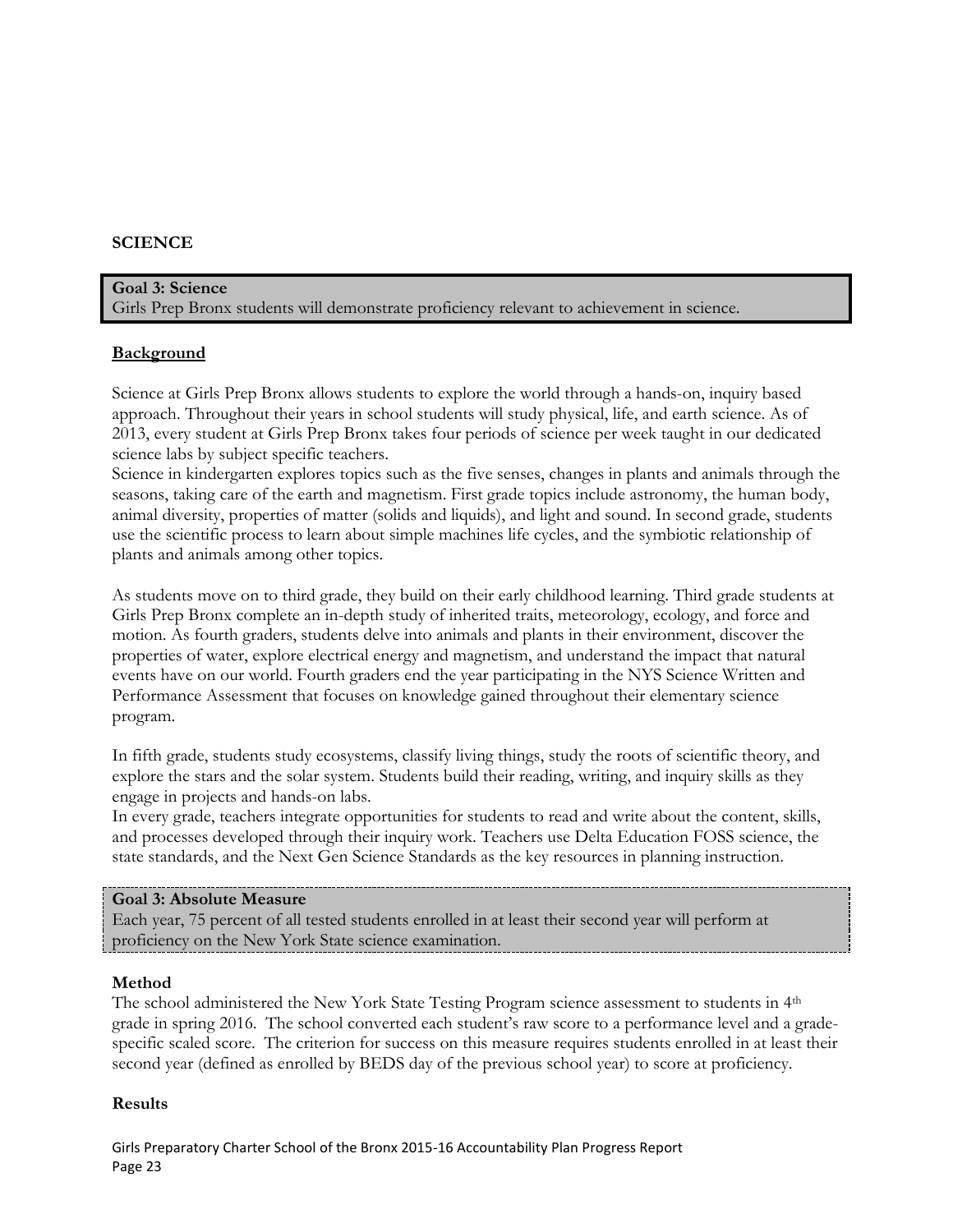99% of Girls Prep students enrolled in at least their second year were proficient on the NYS science examination.

|       | Percent of Students at Proficiency |                                  |                     |        |  |  |
|-------|------------------------------------|----------------------------------|---------------------|--------|--|--|
|       | Charter School Students            |                                  | District 8 Students |        |  |  |
| Grade |                                    | In At Least 2 <sup>nd</sup> Year |                     |        |  |  |
|       | Percent                            | Number                           | Percent             | Number |  |  |
|       |                                    | Tested                           |                     | Tested |  |  |
|       | $99\%$                             |                                  | J/A                 | N/A    |  |  |
|       |                                    |                                  |                     |        |  |  |

## **Charter School Performance on 2015-16 State Science Exam By All Students and Students Enrolled in At Least Their Second Year**

# **Evaluation**

Girls Prep Bronx met this accountability plan goal.

# **Additional Evidence**

Girls Prep Bronx has met this accountability goal in each year that its students have been eligible to take the Grade 4 science assessment.

|       | Percent of Students Enrolled in At Least Their Second Year at Proficiency |                  |             |                  |         |                  |         |                  |  |
|-------|---------------------------------------------------------------------------|------------------|-------------|------------------|---------|------------------|---------|------------------|--|
| Grade | 2012-13                                                                   |                  | $2013 - 14$ |                  | 2014-15 |                  | 2015-16 |                  |  |
|       | Percent                                                                   | Number<br>Tested | Percent     | Number<br>Tested | Percent | Number<br>Tested | Percent | Number<br>Tested |  |
|       | 98%                                                                       | 66               | 81%         | 63               | 90%     | 67               | $99\%$  | 71               |  |
| 8     | N/A                                                                       | N/A              | N/A         | N/A              | N/A     | N/A              | N/A     | N/A              |  |
| All   | 98%                                                                       | 66               | 81%         | 63               | $90\%$  | 67               | $99\%$  | 71               |  |

# **Science Performance by Grade Level and School Year**

# **Goal 3: Comparative Measure**

Each year, the percent of all tested students enrolled in at least their second year and performing at proficiency on the state science exam will be greater than that of all students in the same tested grades in the local school district.

# **Method**

The school compares tested students enrolled in at least their second year to all tested students in the surrounding public school district. Comparisons are between the results for each grade in which the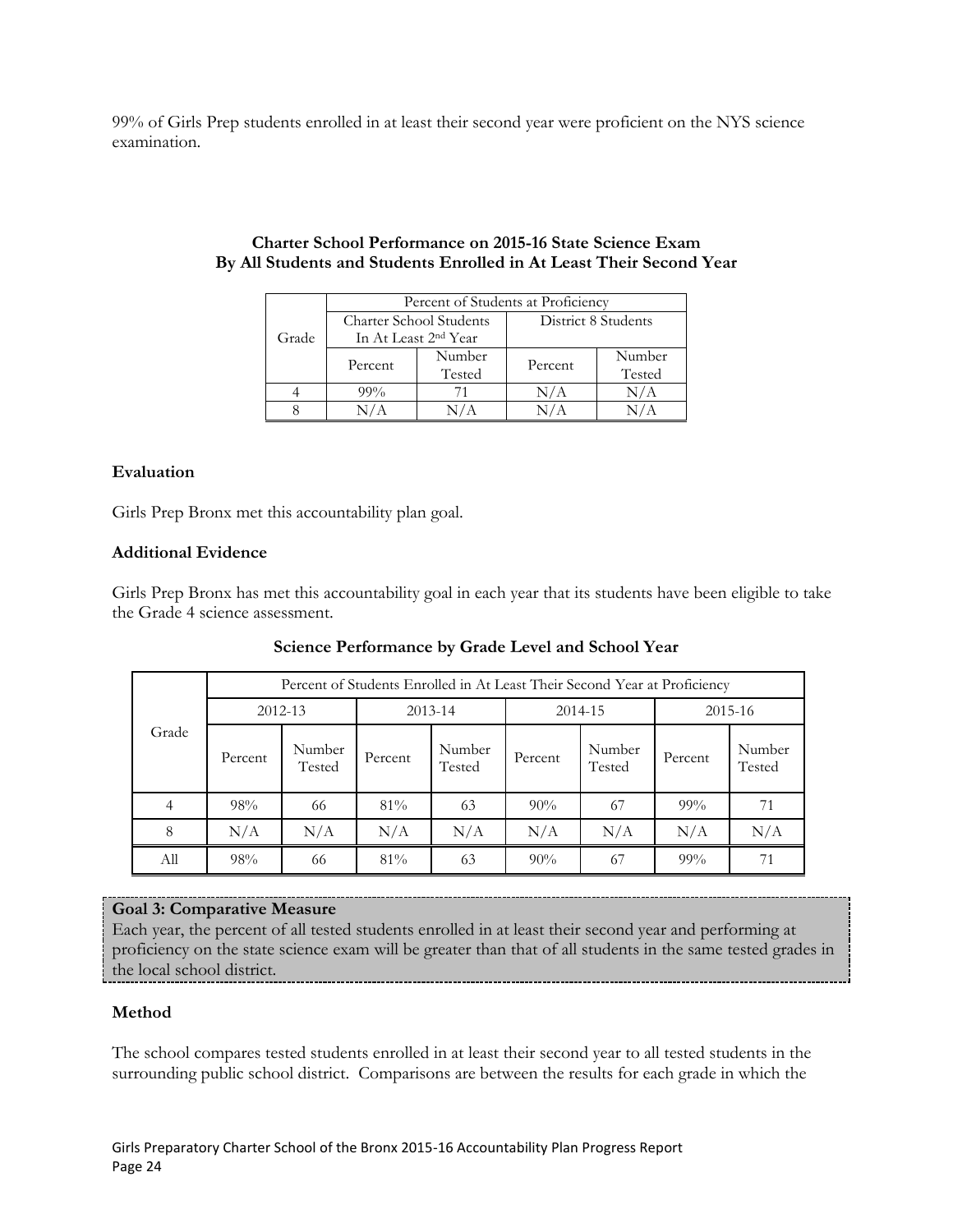school had tested students in at least their second year and the results for the respective grades in the local school district.

#### **Results**

Students enrolled in at least their second year at Girls Prep Bronx performed higher in 2014-15 than those in their host district, District 8, performed. Comparative data for 2015-16 has not yet been published.

|       | Percent of Students at Proficiency |                               |                     |        |  |  |
|-------|------------------------------------|-------------------------------|---------------------|--------|--|--|
| Grade | Charter School Students In         |                               | District 8 Students |        |  |  |
|       |                                    | At Least 2 <sup>nd</sup> Year |                     |        |  |  |
|       | Percent                            | Number                        | Percent             | Number |  |  |
|       |                                    | Tested                        |                     | Tested |  |  |
|       | $99\%$                             |                               | N/A                 |        |  |  |
|       |                                    |                               |                     |        |  |  |

# **2015-16 State Science Exam Charter School and District Performance by Grade Level**

# **Evaluation**

Girls Prep Bronx met all accountability plan goals in science.

# **Additional Evidence**

Girls Prep Bronx met this accountability goal in each year that it has taken the science test.

|       |                   | Percent of Charter School Students at Proficiency and Enrolled in At Least their Second Year<br>Compared to Local District Students |                   |                   |                   |                   |                   |                   |  |
|-------|-------------------|-------------------------------------------------------------------------------------------------------------------------------------|-------------------|-------------------|-------------------|-------------------|-------------------|-------------------|--|
| Grade |                   | 2012-13                                                                                                                             |                   | $2013 - 14$       |                   | 2014-15           |                   | $2015 - 16$       |  |
|       | Charter<br>School | Local<br>District                                                                                                                   | Charter<br>School | Local<br>District | Charter<br>School | Local<br>District | Charter<br>School | Local<br>District |  |
| 4     | 98%               | 85%                                                                                                                                 | $81\%$            | 79%               | 90%               | 78%               | $99\%$            | N/A               |  |
| 8     | N/A               | N/A                                                                                                                                 | N/A               | N/A               | N/A               | N/A               | N/A               | N/A               |  |
| Аll   | 98%               | 85%                                                                                                                                 | $81\%$            | N/A               | $90\%$            | 78%               | $99\%$            | N/A               |  |

# **Science Performance of Charter School and Local District by Grade Level and School Year**

#### **Summary of the Science Goal**

Currently, Girls Prep Bronx has met one out of two science goals in 2015-16. Science Scores for District 8 have not yet been released to the public. Although our performance was relatively strong, we are not satisfied with our results, and will seek to enhance our instructional program to improve them in 2016-17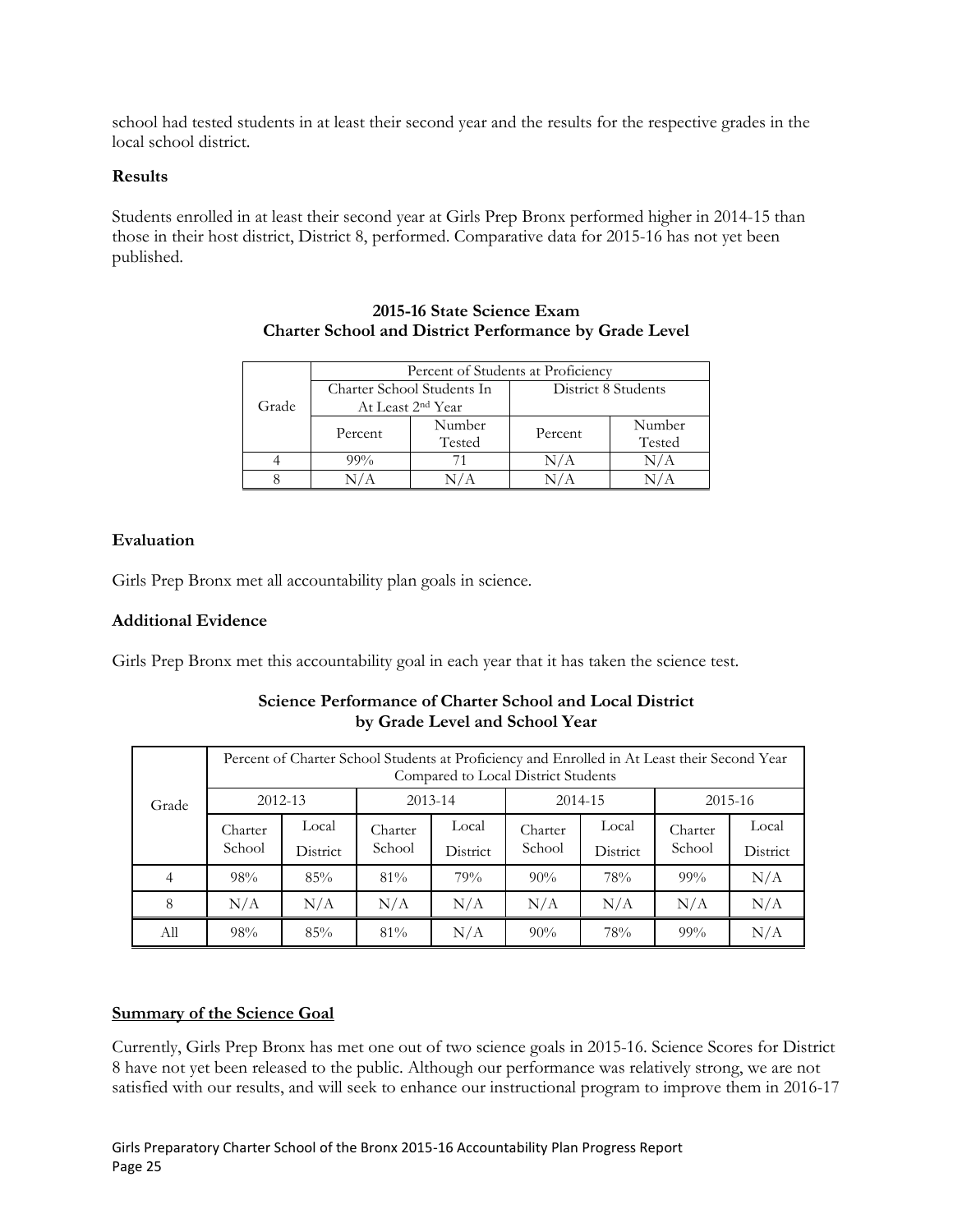| Type        | <b>Measure</b>                                                                                                                                                                                                                                  | <b>Outcome</b> |
|-------------|-------------------------------------------------------------------------------------------------------------------------------------------------------------------------------------------------------------------------------------------------|----------------|
| Absolute    | Each year, 75 percent of all tested students enrolled in at least<br>their second year will perform at proficiency on the New York<br>State examination.                                                                                        | Achieved       |
| Comparative | Each year, the percent of all tested students enrolled in at least<br>their second year and performing at proficiency on the state<br>exam will be greater than that of all students in the same tested<br>grades in the local school district. | N/A            |

# **Action Plan**

We will be looking critically at the alignment of our science curriculum to the Grade 4 NYS science test. Although we are confident that our curriculum covers all of the material necessary to succeed on the Grade 4 NYS science test, certain content areas may not receive appropriate emphasis or be taught in the appropriate sequence. We will seek to uncover and remedy any gaps in 2015-16.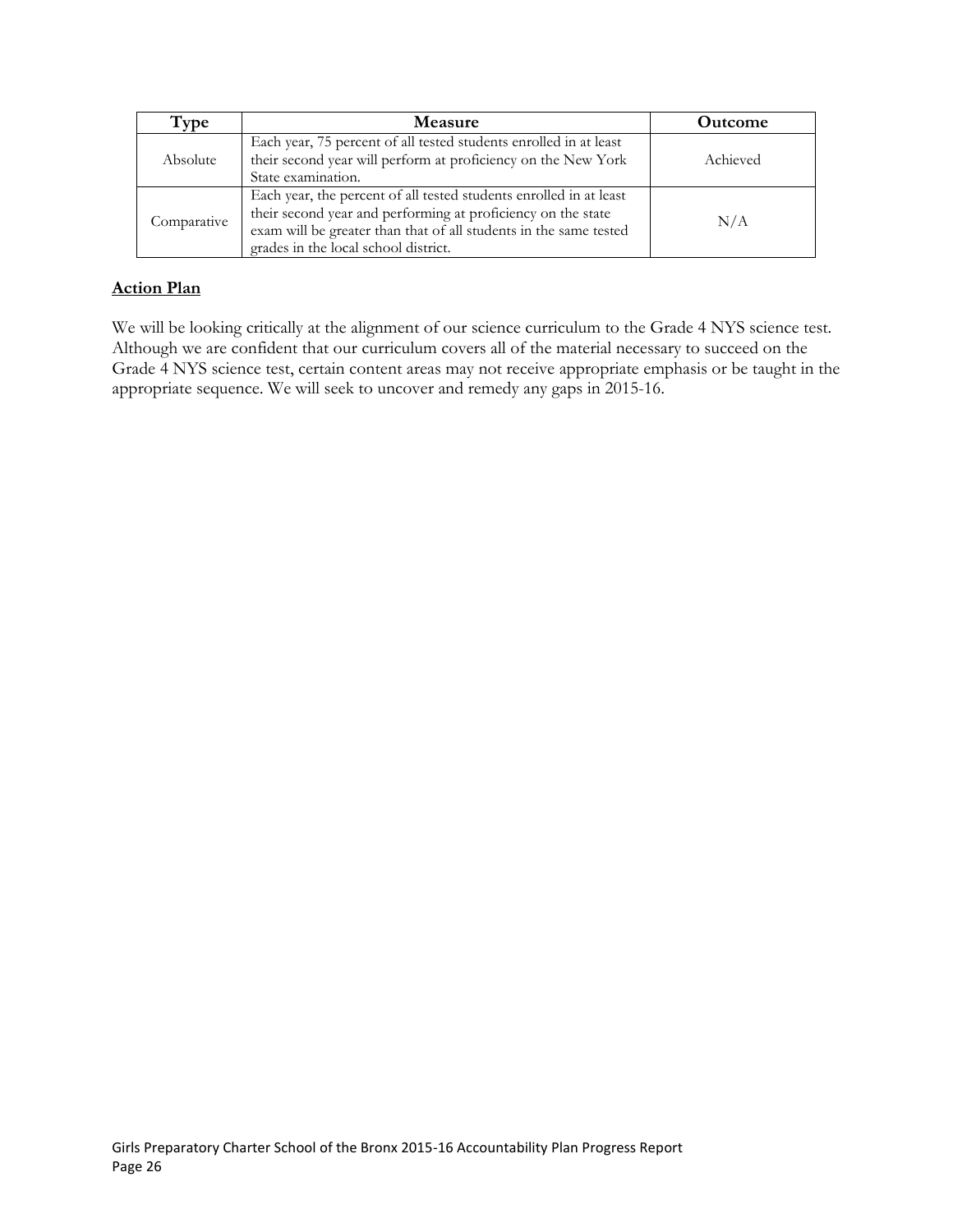# **NCLB**

#### **Goal 4: NCLB**

The school will be in Good Standing each year.

#### **Goal 4: Absolute Measure**

Under the state's NCLB accountability system, the school's Accountability Status is in good standing: the state has not identified the school as a Focus School nor determined that it has met the criteria to be identified as a local-assistance-plan school.

#### **Method**

Since *all* students are expected to meet the state's learning standards, the federal No Child Left Behind legislation stipulates that various sub-populations and demographic categories of students among all tested students must meet state proficiency standards. New York, like all states, established a system for making these determinations for its public schools. Each year the state issues School Report Cards. The report cards indicate each school's status under the state's No Child Left Behind (NCLB) accountability system.

#### **Results**

For the 2015-16 school year Girls Prep Bronx was in Good Standing.

#### **Evaluation**

Girls Prep Bronx met this accountability goal.

| <b>NCLB</b> Status by Year |               |  |  |  |
|----------------------------|---------------|--|--|--|
| Year                       | <b>Status</b> |  |  |  |
| 2011-12                    | Good Standing |  |  |  |
| 2012-13                    | Good Standing |  |  |  |
| 2013-14                    | Good Standing |  |  |  |
| 2014-15                    | Good Standing |  |  |  |
| 2015-16                    | Good Standing |  |  |  |

#### **Additional Evidence**

Girls Prep Bronx has been in good standing for each year of the Accountability Period.